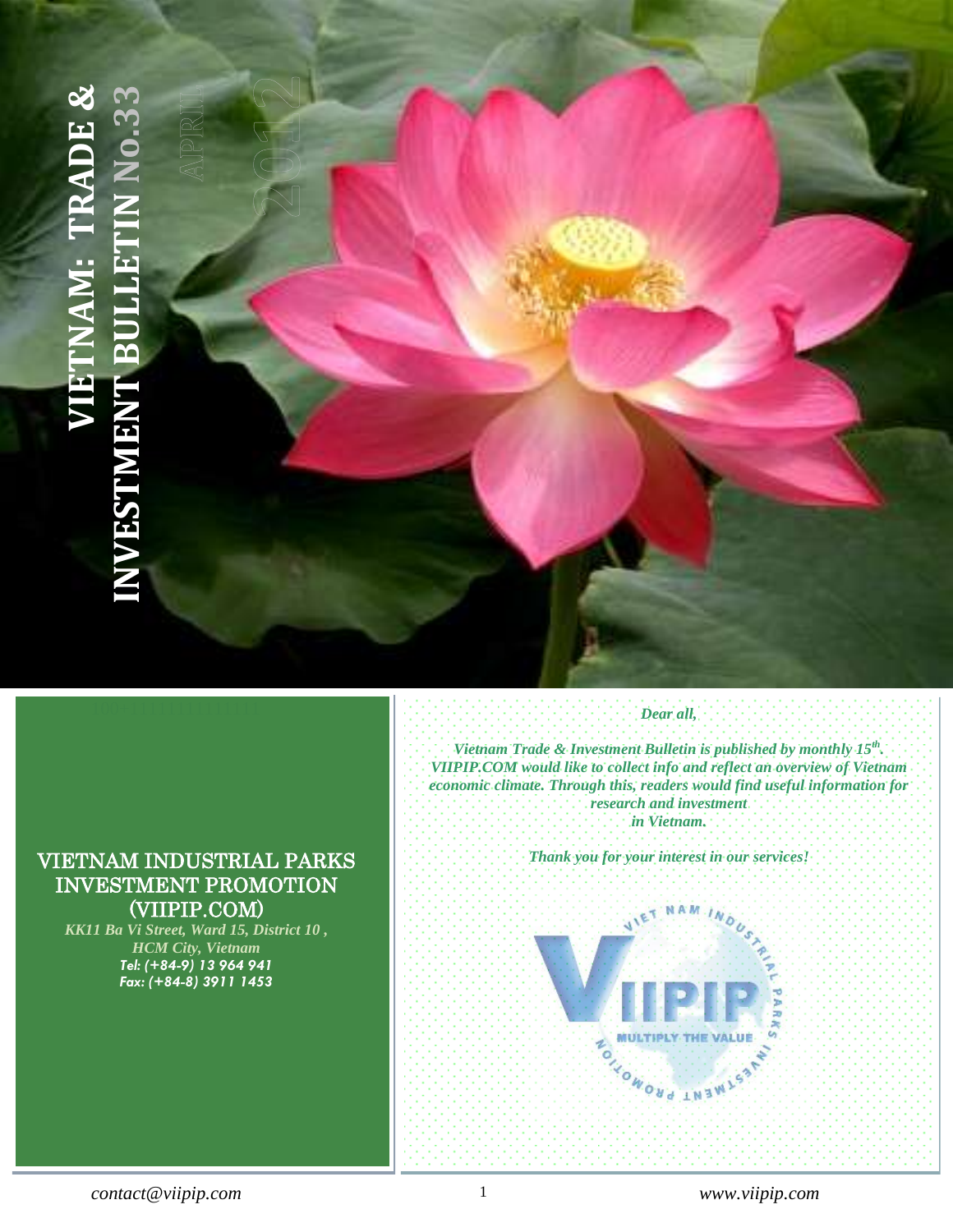

# **VIETNAM: TRADE & INVESTMENT BULLETIN No.33**

**April 2012**

| <b>GENERAL REVIEW</b>                                                                                                                     | <b>INVESTMENT</b>                                                                       |
|-------------------------------------------------------------------------------------------------------------------------------------------|-----------------------------------------------------------------------------------------|
| Inflation expected to see modest reheating in April                                                                                       | Foreign investors keen to buy office buildings in                                       |
| New regulations to take effect in April                                                                                                   | Vietnam                                                                                 |
| Online tax returns encouraged                                                                                                             | Korea tops FDI list in Vietnam                                                          |
| M&A deals in Q1/2012 continue to be vibrant                                                                                               | Mekong Delta Attracts USD10 bil FDI                                                     |
|                                                                                                                                           | Special eco-commercial zone sinking with low<br>consumption                             |
| <b>TRADE</b>                                                                                                                              | Saudi enterprises to increase Vietnam investments                                       |
| Vietnam, EU poised for FTA negotiations                                                                                                   | CJ wants to expand investment in city                                                   |
| Export revenues rise by $23.6\%$ in Q1                                                                                                    | <b>City lacks realty information</b>                                                    |
| Garments and textiles lead exports in Q1                                                                                                  | Ninh Binh markets first urea products                                                   |
| <b>Seafood Exports Stable, Rice Exports Down</b>                                                                                          | <b>BOT</b> investors hastily return projects to gov't                                   |
| Vietnam attempts to penetrate Chinese market through<br>official channels                                                                 |                                                                                         |
|                                                                                                                                           |                                                                                         |
| <b>FINANCE - BANKING</b><br>Vietnam's real estate sector safe and sound: official                                                         | <b>ANALYSIS</b>                                                                         |
| Vietnam has one of the best balance of payments in Asia:                                                                                  | <b>Competitiveness crucial to State-sector reform</b>                                   |
| <b>ANZ</b>                                                                                                                                | Proper discussion will lead to right decision<br>Rivers of fortune for Mekong's Ben Tre |
| <b>Banks look to be global players</b>                                                                                                    |                                                                                         |
| <b>NEWS IN BRIEF</b>                                                                                                                      | <b>COMING EVENTS</b>                                                                    |
|                                                                                                                                           | The Da Nang International Fireworks Competition                                         |
|                                                                                                                                           | 2012                                                                                    |
| <b>DEVELOPER'S</b><br><b>INTRODUCTION</b>                                                                                                 | <b>Cosmobeaute Vietnam</b>                                                              |
| <b>DARESCO</b>                                                                                                                            | <b>Paper Chem Tech Vietnam</b>                                                          |
| NOLISTRIAL TOWN FWW.                                                                                                                      | $\geq$                                                                                  |
| 299<br>HOUSE<br>Supportec<br>Vietnam Rubber Group<br>PAT<br>Binh Long industrial park<br><b>Investment &amp; Consultancy</b><br>NOILOWONO |                                                                                         |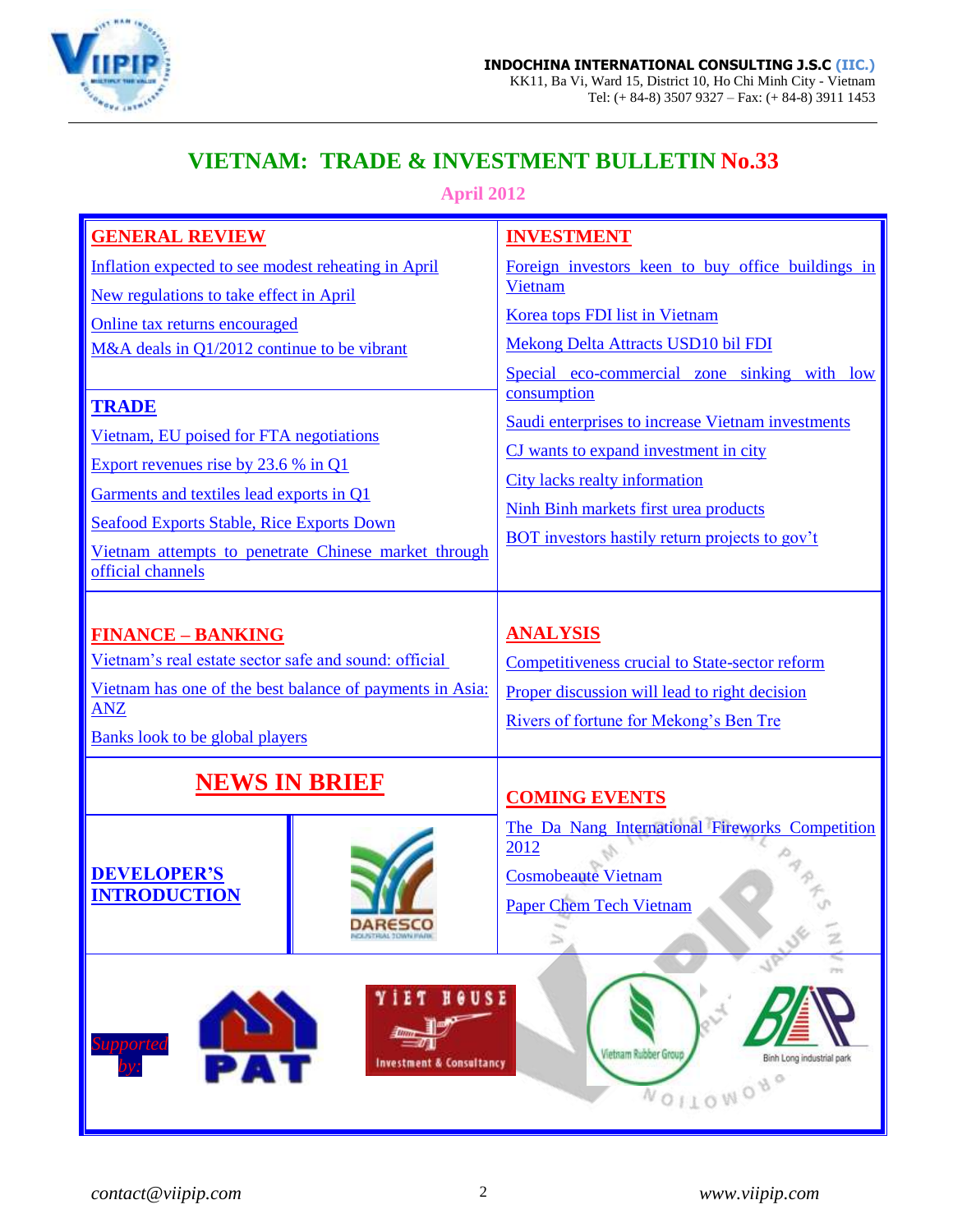

### **DEVELOPER'S INTRODUCTION**

### <span id="page-2-0"></span>**Duc Hoa III – Resco Industrial Park – A Launching Base for Success of Investors**



 *Duc Hoa III- Daresco Industrial park* 

The project of Duc Hoa III - RESCO is officially under construction from December 2010, with a total area of 300ha, total investment capital of VND 850 billion. The industrial park (IP) has attracted 10 investors with lease area more than 60 ha, is currently completing the leveling and infrastructure construction of the first phase with more than 70ha land available to investors.

The IP has advantages on location such as: away 26 km from Tan Son Nhat airport; 29 km from the center of Ho Chi Minh City; 30 km from Sai Gon port; away from Hiep Phuoc Port: 43 km; Ben Luc port: 43 km; Moc Bai International Border Gate: 48 km; away 20 km from the center of Binh Duong Province.

Investor finds access to infrastructure conveniently to Cu Chi North West Urban Township (6,082ha); Urban Zone of Berjaya International University (925ha). 3rd Outer Road is connecting Long An - Ho Chi Minh City and the southeastern provinces under the traffic master planning of the region as well as the Trans-Asia Road is connecting Ho Chi Minh City and Cambodia.

In addition, investors can approach markets such as Ho Chi Minh City; Binh Duong; the southeastern, southwestern provinces and Cambodia. Highlight of the IP is that infrastructure inside and outside of the IP invested completely and synchronously, with FOC and professional supporting services to investors*.*

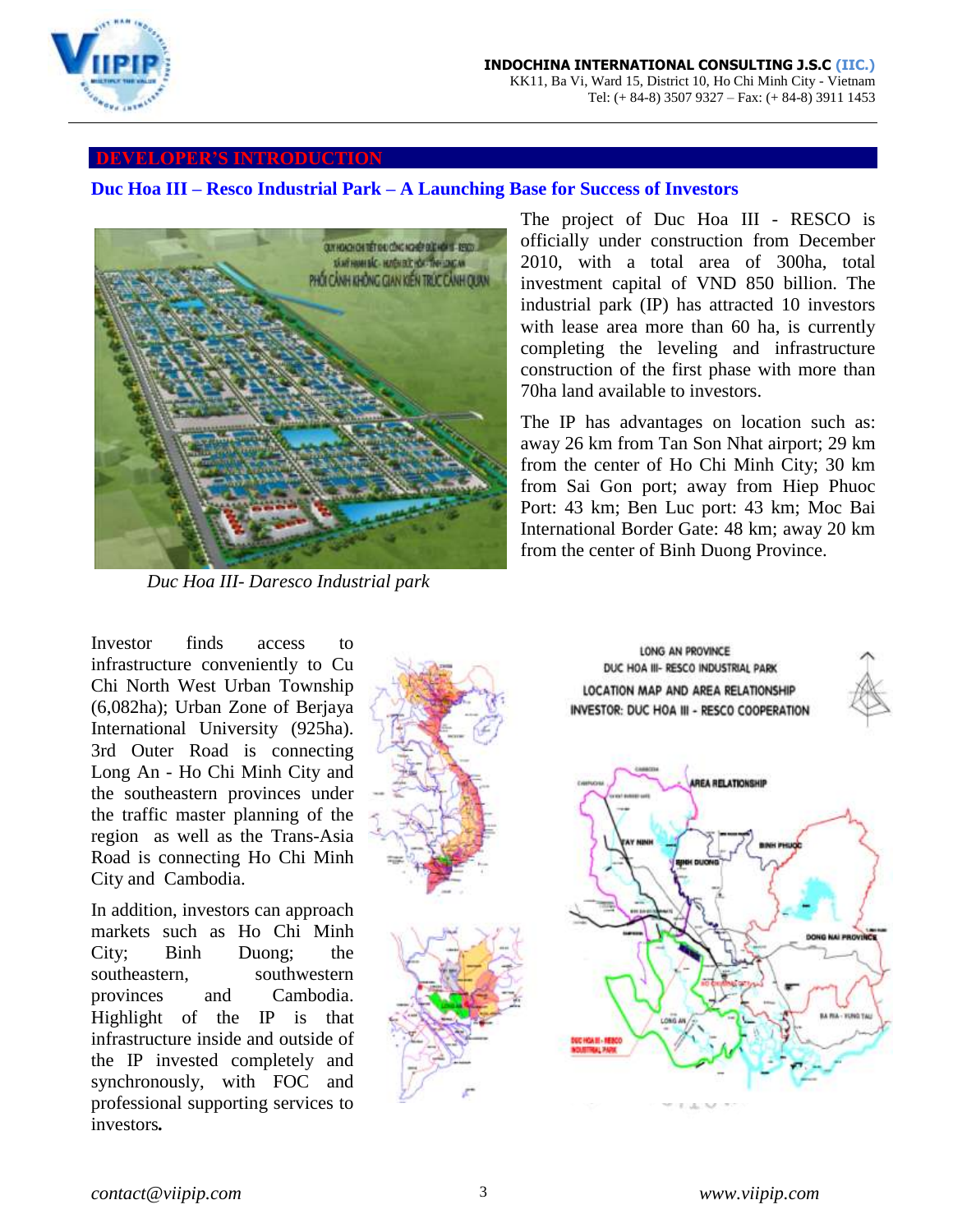

### **INDOCHINA INTERNATIONAL CONSULTING J.S.C (IIC.)**

KK11, Ba Vi, Ward 15, District 10, Ho Chi Minh City - Vietnam



Besides, there are other advantages from DARESCO to investors such as: to make corporate income tax incentives within 10-15 years; the most competitive leasing fee and transfer price in the region; in addition, investors get all the rights under the Law land with flexible payment methods to meet the financial conditions of the investment; enthusiastic team of consultants; consulting and legal assistance free of charge, make daily visit tour...

Regarding labor issues; DARESCO has implemented in parallel residential area building Duc Hoa III – RESCO. In 05/2012, DARESCO will assign land background for tenants leasing land in the first phase. Investors feel okay about the labor and housing when selecting Duc Hoa III - RESCO IP for setting up their plant.

In addition to the competitive advantage of own DARESCO on price and the professional support services; the next time, DARESCO will link with other IPs and accompany with Provincial Investment Promotion Center and Economic Zone Management Board to create a strong attraction to investors, promote the provincial economy in stable and solid development.

DARESCO will go on promoting and attracting domestic and foreign investment, particularly countries in the Asian region. Investment priorities focus on mechanical industry, electronics and industries of consumer, textile, plastics, high-class ceramics, agro-forestry processing industry... not causing to environmental pollution.

Not only focusing on improving infrastructure for the IP, but also making an orientation for the promotion of local economic development and environmental protection, DARESCO will bring benefits to its shareholders.

### <span id="page-3-0"></span>**GENERAL REVIEW**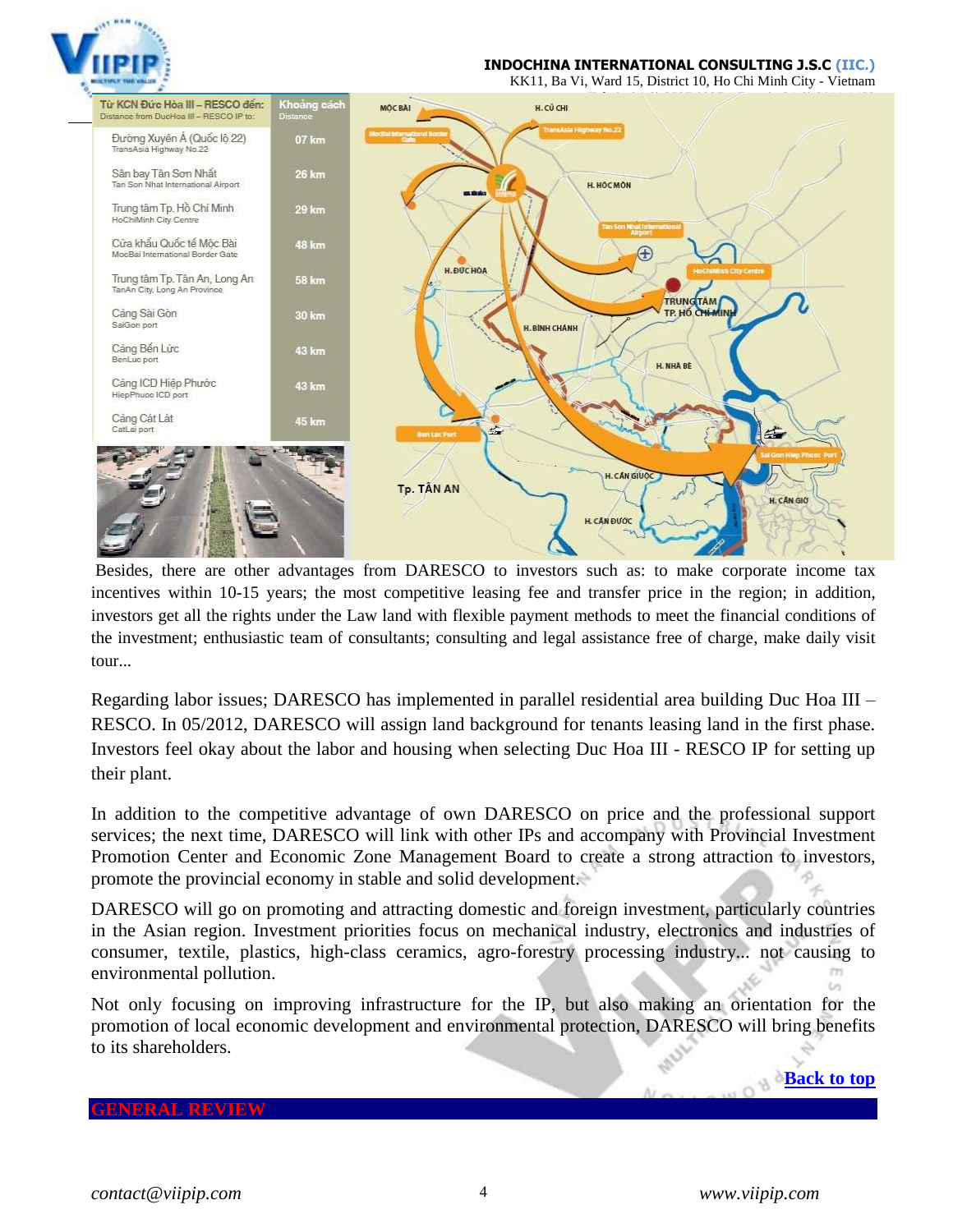

# **Inflation expected to see modest reheating in April**

*Inflation in April is expected to rise by a one-month rate of as much as 0.5 %, representing an increase over March's very gradual increase in the consumer price index of just 0.16 %, according to experts at a meeting held in the late of March by the Ministry of Industry and Trade's market management team.* 

They pointed to recent hikes in energy prices, including petrol, as likely to lead to a modest reheating of inflation. Higher transport and distribution costs have already led some major retailers to increase retail prices on goods by 3 to 4 % in recent days, and rising healthcare costs were helping drive up inflation, experts said. Only a declining trend in gas prices worldwide has allowed domestic cooking gas distributors to plan price reductions of an estimated 16 % this month.

Other optimistic signs expected to keep inflation in check included sufficient supplies of food and food products in the market.

At the Government's monthly meeting in the late of March, the Ministry of Finance also reaffirmed that goods subject to State price controls or required by the State for public purposes or national programs would continue to be closely monitored between now and the end of the year. Prices of other consumer products, including agricultural and food products, would continue to be set by the market, with all price control systems to be lifted gradually, according to the ministry.

Electricity rates would only be allowed to increase slightly and would not be adjusted to reflect disparities between domestic and foreign currencies or the power industry's accumulated losses in 2010, the ministry said. Coal prices would also be adjusted to the equivalent of 90 % of the price for comparable types of coal for export.

Fuel prices would continue to be managed under Government Decree No 84, the ministry said. Under the decree, petrol distributors could adjust petrol prices by up to 7 % when global prices fluctuate by up to 7 % within the past 30 days. When the global oil prices rise by 7-12 %, these enterprises would be allowed to increase prices by an amount up to 60 % of the global increase, while the balance to be offset by import tax adjustments and the fuel stabilization fund.

The costs of healthcare, education and other public services would be allowed to increase according to market forces in order to ensure providers remain solvent and provide high-quality services, the ministry said.<br>(Source: VNS) said.

*(Source: VNS)*

### <span id="page-4-0"></span>**New regulations to take effect in April**

*Shortening the time limit for visa exemption certification, giving medical treatment support to 2 more subjects, and lowering import duties are among the new regulations that have either just been implemented, or will come into force this month. Below are the briefs of several of those new regulations.*  $\omega$ 

*Five days for visa exemption certification*

Under Decision 10 of February 10, 2012 by the Government, the time limit for granting a certificate of visa exemption for overseas Vietnamese to return to Vietnam will be shortened to 5 days from the current 7 days.NOILOWOV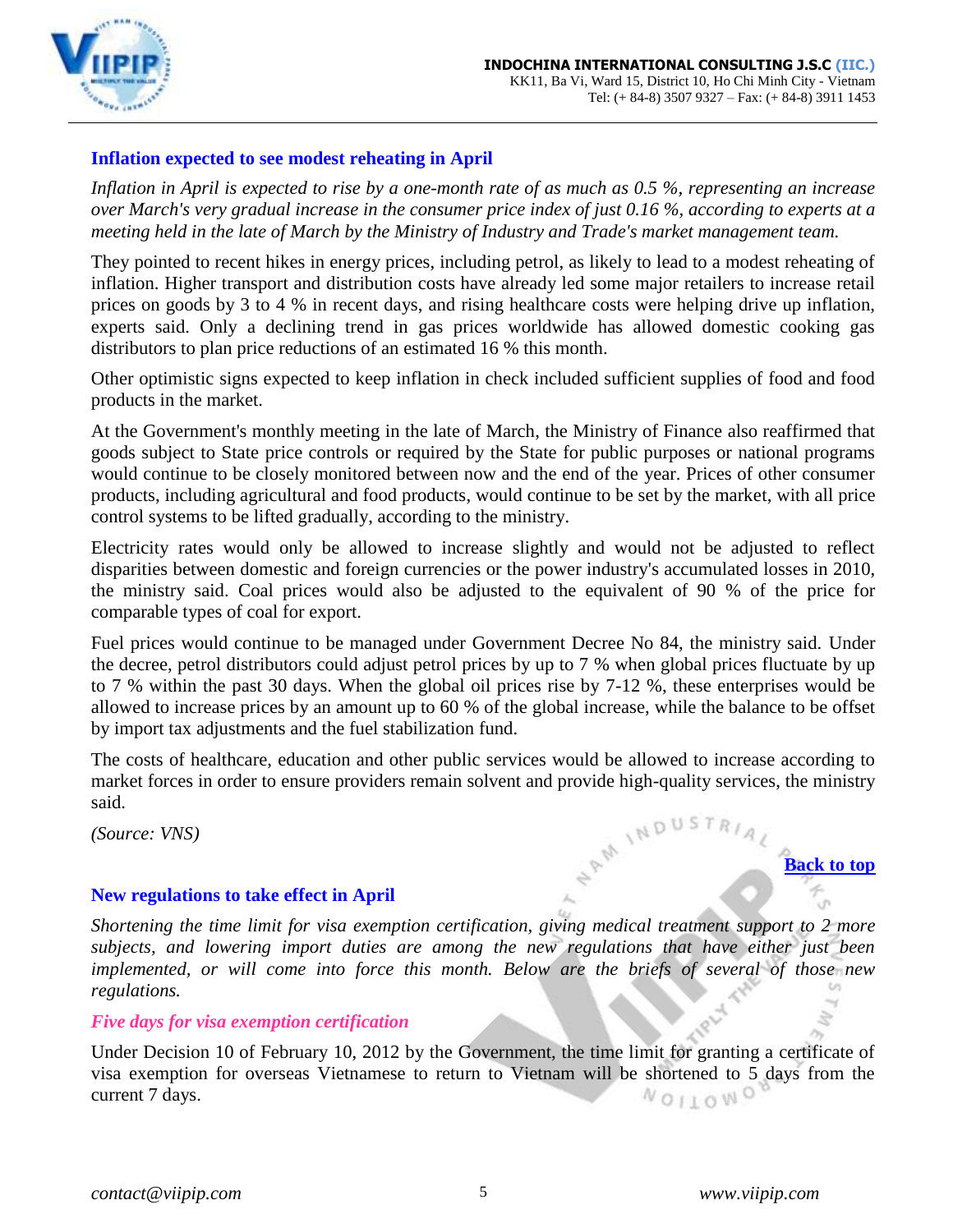

People who enter Vietnam using a visa exemption certificate are allowed to stay in Vietnam for no more than 90 days. In case they want to stay longer, they will be considered for an extension of no more than 90 days if they have legitimate reasons and obtain a guarantee from an agency, organization or individual.

Those who want to extend their stay in Vietnam are required to carry out procedures for extension five days before the period expires. The extended period of stay must not exceed 90 days for each extension.

This decision will be effective from April 15.

# *Lower import duty for many commodities*

The Ministry of Finance has issued two new circulars on preferential import tariffs under the ASEAN-Japan Comprehensive Economic Partnership Agreement (AJCEF) and the Vietnam-Japan Economic Partnership Agreement (VJEPA) in the 2012-2015 period.

Accordingly, a number of goods in almost all fields will enjoy regular tax reductions for the next two to three years. Taxes on electronic goods will be axed from 5 to 2.5 % in 2014, and several types of digital cameras will even be free from the import tax.

For a number of garment items, taxes will be lowered from 13 % in 2012 to 11 % and 9 % in 2013 and 2014, respectively. Household items such as bathtubs, basins and kitchen utensils will also enjoy tax cuts from 19 % in 2012 to 14 % in 2014. The two circulars took effect on April 1.

# *Fines for violations of tourism regulations*

Government Decree 16, which will come into effect on April 30, stipulates the following fine rates for administrative violations in the field of tourism:

A fine of VND500,000-VND1 mil (USD48) for tourist guides who are operating without bearing their cards or bringing a certificate of qualification along with them.

A heavier fine of between VND5 mil and 10 mil will be applied for one of the following acts: guiding tourists without having obtained a certificate of qualification; using fake cards of tour guides; or providing tourists with wrong or incorrect information about Vietnam's history, culture, land and people and thereby causing harm to the Vietnamese nation's image, tradition, morality, or habits and customs and so on.

 $OUSTR$ The heaviest fine, VND30-40 mil (USD1,920), will be given to unlicensed operators of international travel services or those who give their license to others for the latter to conduct international travel services

### *Marriage certification: 3 days*

According to Decree 06/2012 by the Government, the time limit for granting a certificate of marriage registration will be shortened from the current 5 days to 3 days.

An application for a certificate of marriage registration can be sent to the authorities by post and any copies of documents attached to the application must be certified. In case applicants personally submit their applications, they are required to bring the originals along for comparison.<br>The decree has taken effect from April 1.<br>Medical treatment support for 2 more groups

The decree has taken effect from April 1.

*Medical treatment support for 2 more groups*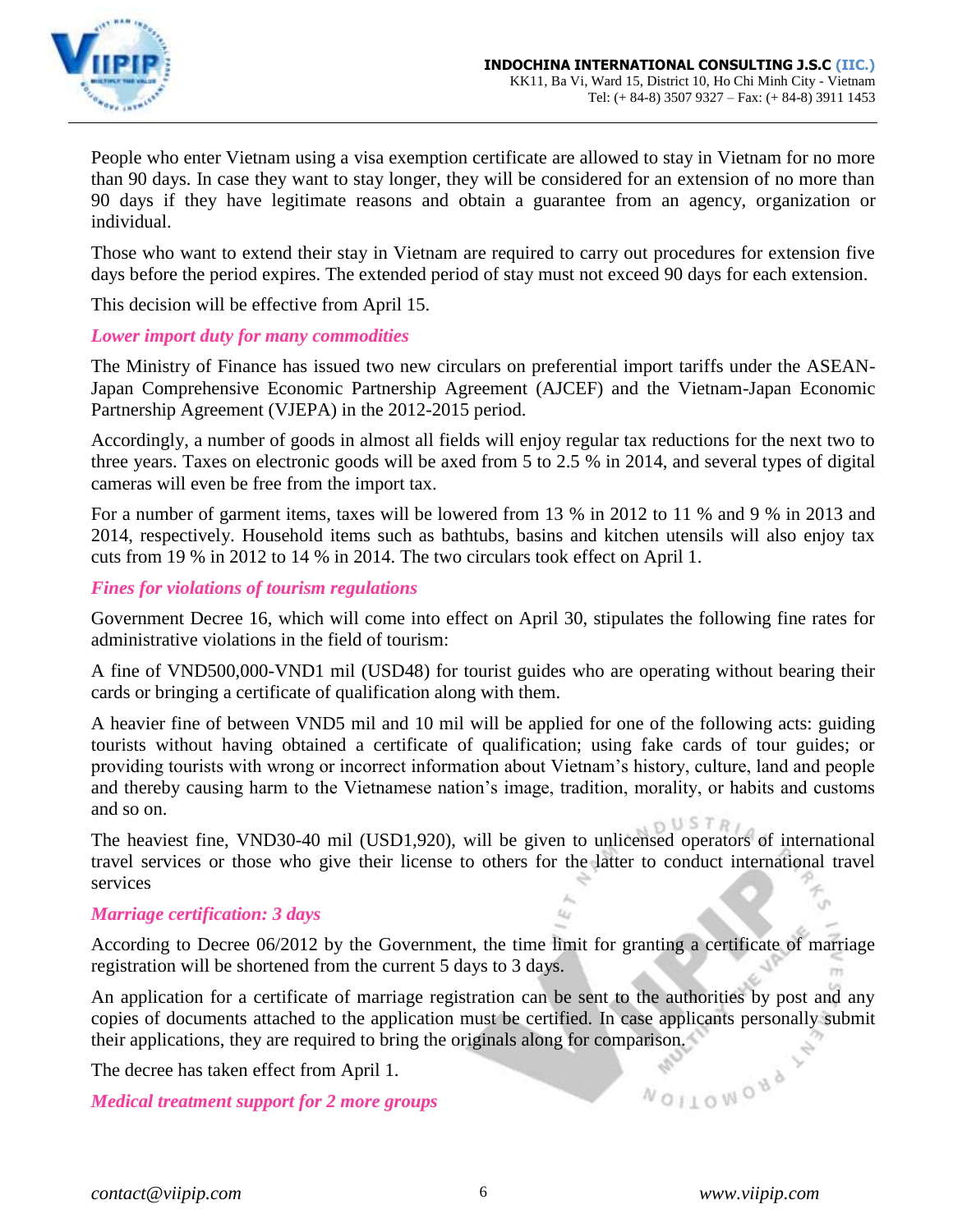

As of April 15, two more groups will be added to the list of beneficiaries of support in medical examination and treatment, according to Governmental Decision 14/2012 on medical examination and treatment for poor people.

One of the two newly supported groups is those who have cancer, are on dialysis, or need to have heart surgery but cannot afford the high cost of treatment. The other is those who are enjoying monthly social allowance. Currently, only two groups enjoy this kind of support, including those who belong to poor households or are living at State-funded social centers, and those who are members of an ethnic minority living in disadvantaged areas.

*(Source: VietNamNet/Tuoi Tre)*

### **[Back to top](#page-0-0)**

# <span id="page-6-0"></span>**Online tax returns encouraged**

*The General Department of Taxation reports that there will be more than 100,000 enterprises implementing online tax declarations by the end of this year.* 

Alongside benefits such as time saving and lower costs, some disadvantages remain.

According to the department, the number of firms registering for online tax declarations reached up to 86,000 last year.

Vietnam officially undertook online tax declarations in August 2009. "Online tax declarations, certificate authority (CA) and digital signatures are much more simple and faster, helping companies save time and cut costs," said Nguyen Bao Khanh, deputy director of Saigon Alliance.

Nguyen Huu Quang, deputy director of Tri Quang Construction, agreed, saying that online tax declarations were more convenient in comparison with previous methods. However, some companies have met with difficulties in carrying out declarations while others remain skeptical of the process.

A representative of Paylink Vietnam told Bao Cong Thuong or Industry and Trade Newspaper that if firms implemented online tax declarations during working hours, they might struggle with internet congestion and unenthusiastic staff.

Whereas, according to Nguyen Ngoc Thuan, management board chairman of Khanh Binh, his business met impediments when it did not have certificates to verify it had submitted tax declaration documents. Consequently, commercial banks did not allow it to participate in construction tenders.

Pham Xuan Hong, director of No 3 Saigon Garment Co, said his firm still applied the previous tax declaration method and was not willing to declare online because of slow progress.

Director of the HCM City Centre for Information Integration and Storing, Duong The Quang, attributed the firms' hesitation to the fact that tax offices only encouraged online declarations while it is not compulsory. In addition, some enterprises did not want to publicize declarations.

The process involving data declarations and receipts was sometimes not systematic, thus in some cases, firms needed to submit tax documents due to technical errors. The overloaded transmission line sometimes occurred during peak days, making trouble for taxpayers, he added.

*(Source: VNS)*

# <span id="page-6-1"></span>**M&A deals in Q1/2012 continue to be vibrant**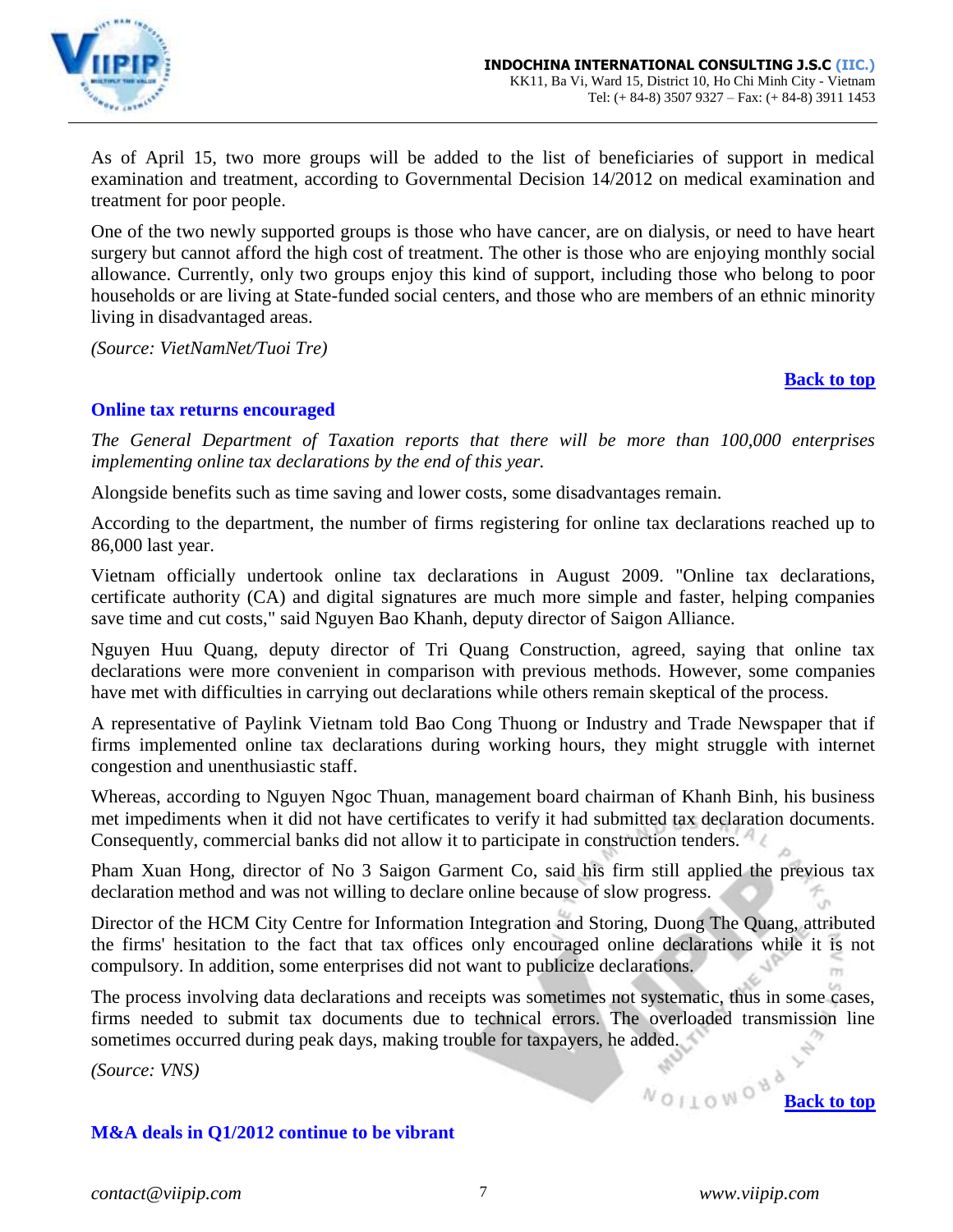

*Mergers and Acquisitions (M & A) activities in the first quarter this year continue to be vibrant. However, most big deals are issuances of shares to foreign partners.* 

Only one M&A deal with the true meaning was the stake buyback of Hanel into Daewoo Hanoi hotel. The remaining M&A deals witnessed the purchase value of only 15-25% stake and there were any moves of acquisition.

Not long ago, Thomson Reuters has offered figures about the value of M&A activities in Vietnam in the first quarter of 2012 with USD1.5 bil. This figure may be calculated to the value of the merger between Vinpearl and Vincom. Although the share swap was completed in 2012, this deal is more reasonable to be included in M&A activities of 2011.

# *Vietcombank-Mizuho: deal of biggest share issuance ever*

In early January, Vietnam Commercial Joint Stock Bank for Foreign Trade (Vietcombank-VCB) finalized the issuance of 347.6 mil shares, equaling to 15% stake for Japanese Mizuho Corporate Bank.

The offering price was 34,000 dong per share, equaling to the total value of 11.8 trillion dong (USD567.3 mil), marking the biggest valuable share issuance ever that a local business has made. This issuance also dominated the large foreign capital flow into Vietnam market since early this year so far.

Not only accepting a higher price against the market price, Mizuho also accepted condition not to transfer these shares within five years. Another Japanese bank namely Sumitomo Mitsui Banking Corporation currently holds 15% stake in Vietnam Export Import Commercial Joint Stock Bank (Eximbank-EIB).

During 2011, Japanese firms had a series of acquisitions of shares in Vietnamese enterprises such as Unicharm's acquisition into Diana, Kirin Holdings acquired Interfoods, Daio Paper bought stake of Saigon Paper and SBI Securities bought stake in FPTS. In Q1 this year, this trend continues to remain strong.

Together with the Mizuho-Vietcombank deal, there are many other deals like Ezaki Glico acquired 10.5% stake in Kinh Do Corp (coded KDC), DI Aisan Industrial Fund acquired 31% stake in Japan-Vietnam Medical Equipments Joint Stock Co (JVC) and Nichirei Foods bought 19% stake in Cholimex Food. CyberAgent also made some investments in technology companies in Vietnam.

# *Two quiet deals in plastic tube sector*

INDUSTRIA By the middle of March, a Thailand-based plastic firm namely Nawaplastic Industry (Saraburi) Co suddenly announced becoming a majority shareholder with holding of 16.72% stake in Binh Minh Plastic Joint Stock Co (coded BMP) and 22.67% stake in Tien Phong Plastic Joint Stock Co (coded NTP), two largest firms in the field of manufacturing construction plastic pipe.

This is a move to penetrate Vietnam market of Thai Plastic and Chemical (TPC), the holding company of Nawaplastic Industry (Saraburi). TPC now holds 50% market share of PVC plastic tube products in Thailand. **Ln** 

Speaking on the Bangkok Post, TPC's leader said the company plans to raise its stake to 49% in both NTP and BMP. Initially, if wanting to increase its stake to 25% in these local firms, TPC will have to conduct a public tender offer or seek shareholders' approval of these two companies.<br>Hanel acquired whole Daewoo hotel

*Hanel acquired whole Daewoo hotel*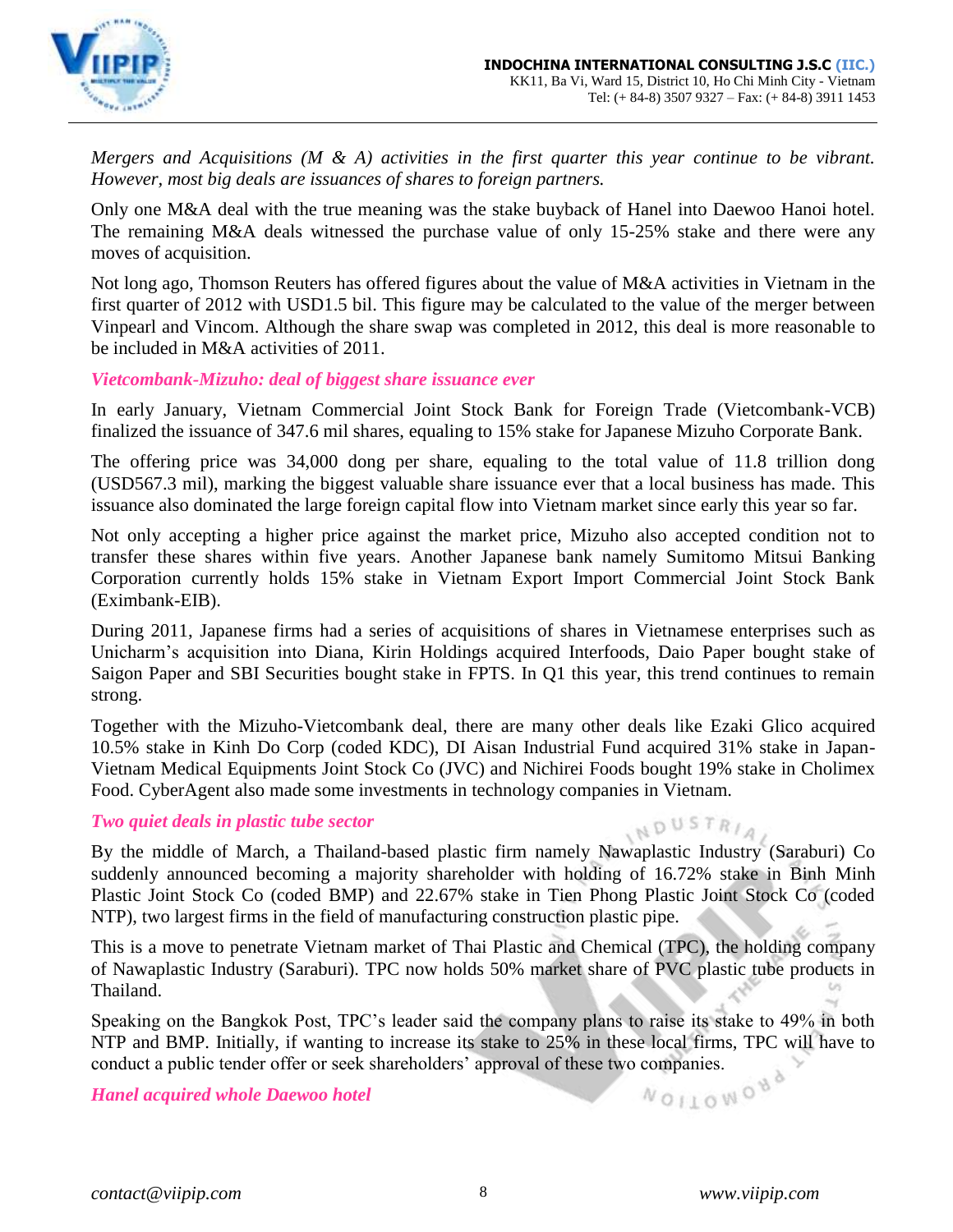

Hanoi Electronic Co (Hanel) has announced that it has acquired and holds 100% stake in Daewoo Hanoi Hotel. Details of the deal were not disclosed.

Coteccons issues more than 10 mil shares to Kusto Group. Cotec Construction JSC - Coteccons (coded CTD) will issue 10.43 mil shares, equivalent to 24.7% of chartered capital after the issuance for the strategic partner namely Kusto Group.

The offering price will be 50,000 dong per share, equaling to total value of 525 bil dong (USD25 mil). This price is higher than the current market price of CTD (about 37,000-38,000 dong per share).

*(Source: Vietbiz24)*

### **[Back to top](#page-0-0)**

**[Back to top](#page-0-0)**

### <span id="page-8-0"></span>**TRADE**

### **Vietnam, EU poised for FTA negotiations**

*Vietnam and the European Union have completed technical works in preparation for negotiations on a bilateral free trade agreement (FTA).*

Vietnamese Minister of Industry and Trade Vu Huy Hoang and EU Trade Commissioner Karel De Gucht reached agreement on remaining issues under the term of reference at a bilateral meeting in Phnom Penh on March 31, within the framework of the ASEAN Summit.

The EU-Vietnam FTA will be a comprehensive agreement in accordance with principles of the World Trade Organisation (WTO). It will cover a broad range of issues relating to trade in goods and services, investment and other areas of common concern.

Vietnam and the EU believe that the negotiation and implementation of the FTA will help promote bilateral relations as well as strengthen the ASEAN-EU regional ties, eyeing towards forming an FTA between the two regions in the future.

The EU is Vietnam's third largest trading partner and second largest importer of Vietnamese goods. Two-way trade between the two sides reached USD24.3 bil in 2011, of which Vietnam's exports to the EU were USD16.5 bil. Vietnam's main export items are footwear, garment and textiles, coffee, furniture and seafood.

The EU is also a major investor in Vietnam, running 1,687 projects with a total registered capital of USD32.85 bil. EU businesses are involved in most of Vietnam's key economic sectors, particularly in high-tech industries and services.

*(Source: VIR/VNA)*

### <span id="page-8-1"></span>**Export revenues rise by 23.6 % in Q1**

*Vietnam earned 24.5 bil USD from exports in the first quarter of this year despite the adverse impacts of the global market, recording a year-on-year increase of 23.6 %.*

Export earnings in the foreign-invested sector made a year-on-year increase of 48.8 %.

By the end of the first quarter, textiles and garments earned an export turnover of 3.2 bil USD, followed by seven commodities with export revenues of one or more bil USD each; seafood, coffee, crude oil,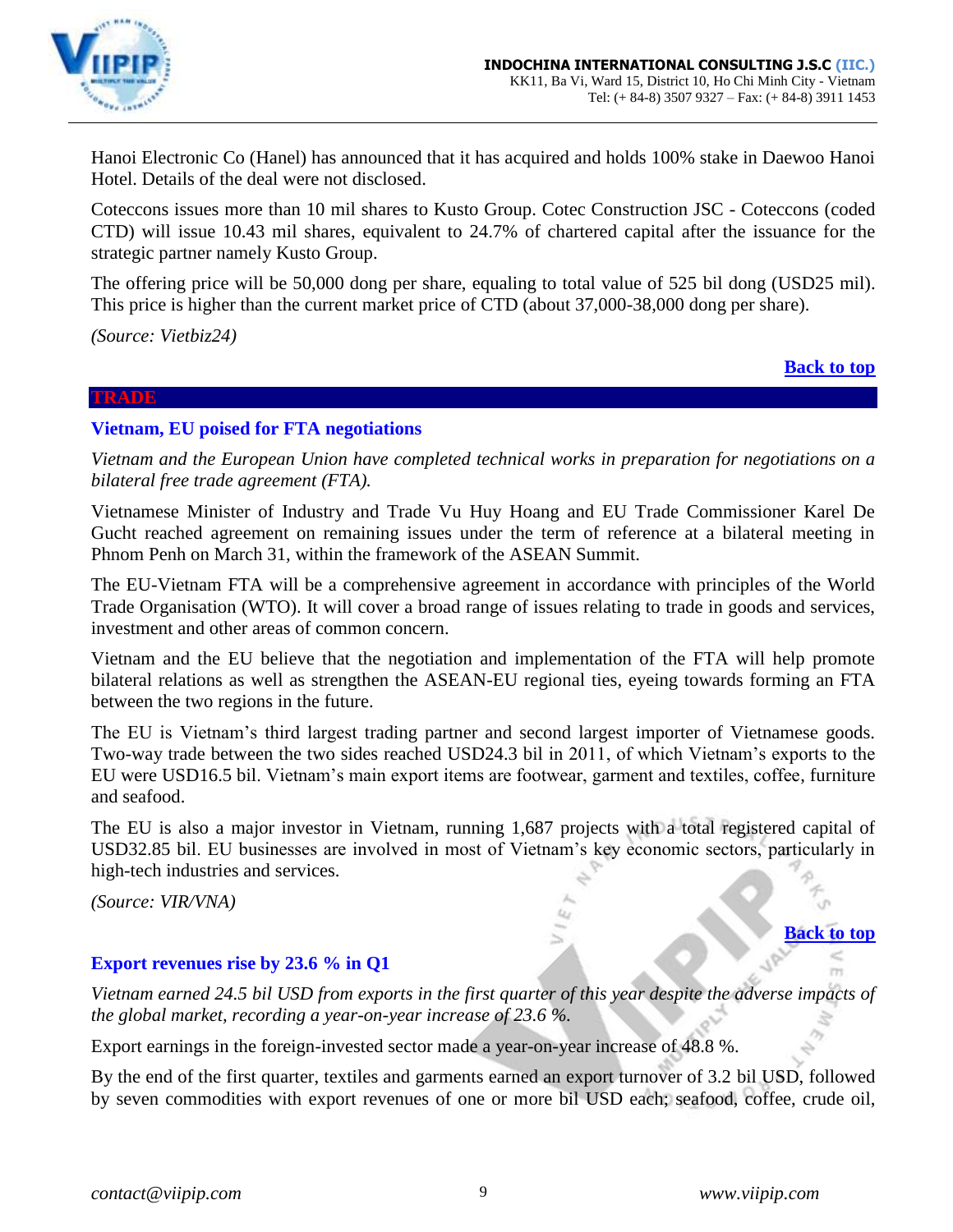

footwear, electronic products, mobile phones, machinery and general equipment. Meanwhile, the import turnover for the first quarter of the year stood at 251 mil USD, the lowest figure for a number of years.

At a regular teleconference between Hanoi and Ho Chi Minh City, Deputy Minister of Industry and Trade Nguyen Nam Hai said that Vietnamese businesses are facing difficulties accessing loans and with the rising costs of imported raw materials while the export price of commodities have fallen this year.

To help businesses, Deputy Minister Hai said that the ministry proposed lengthening the time scale for them to pay tax and implementing an export credit insurance scheme on a trial basis, besides helping businesses look at trade barriers on certain imported goods.

To fulfill the export targets set for this year, Hai said the ministry will instruct businesses to save energy, reduce unnecessary expenditure, upgrade their technologies, increase the quality of management and restructure their business operations.

*(Source: VNA)*

# **[Back to top](#page-0-0)**

# <span id="page-9-0"></span>**Garments and textiles lead exports in Q1**

*In March alone, garment exports earned USD1.15 bil, which was more than in the previous month and the only item fetching more than USD1 bil in export revenue.*

According to Dang Phuong Dung, Vice Chairwoman and Secretary General of the Vietnam Textile and Apparel Association (VITAS), the garment and textile sector is still likely to face challenges in next quarters due to economic difficulties that have lowered demand in major markets.

However, she said, the sector's export growth will be still high in the second and third quarters of this year as this period is the peak season for garment exports. Last year, garment businesses received plenty of export orders during that time, Dung added.

Local garment exporters have already signed several big contracts for the second and third quarters and are hopeful about reaching their targets. It's worth noting that the USD300 mil LuxFashion project by Lifepro Vietnam Joint-Venture Company, which comprises 11 closed-circuit garment complexes, is now operational in the northern province of Ninh Binh. This is the largest and most modern textile-dyingindustrial garment production line in Vietnam and it is expected to contribute to higher export revenues in the future.

Lifepro Vietnam's main products include mass-produced fashion clothing, jeans, sportswear, and technical and protective clothing. The company shipped its first five batches of goods to Europe on March 30 and it has signed a USD137 mil contract with the US Globe Manufacturing Company LLC to supply protective clothing for American firefighters. This is a positive sign for the garment sector to achieve its set target of USD16 bil in export earnings this year.

*(Source: VBN)*

### $\omega$ **[Back to top](#page-0-0)**

 $TT$ 

# <span id="page-9-1"></span>**Seafood Exports Stable, Rice Exports Down**

*The General Statistical Office said that Vietnamese agricultural and forest product and seafood exports came to USD2.2 bil this March increasing the total export revenue to almost USD5.9 bil in the first quarter of this year, almost as much as in the same time last year.*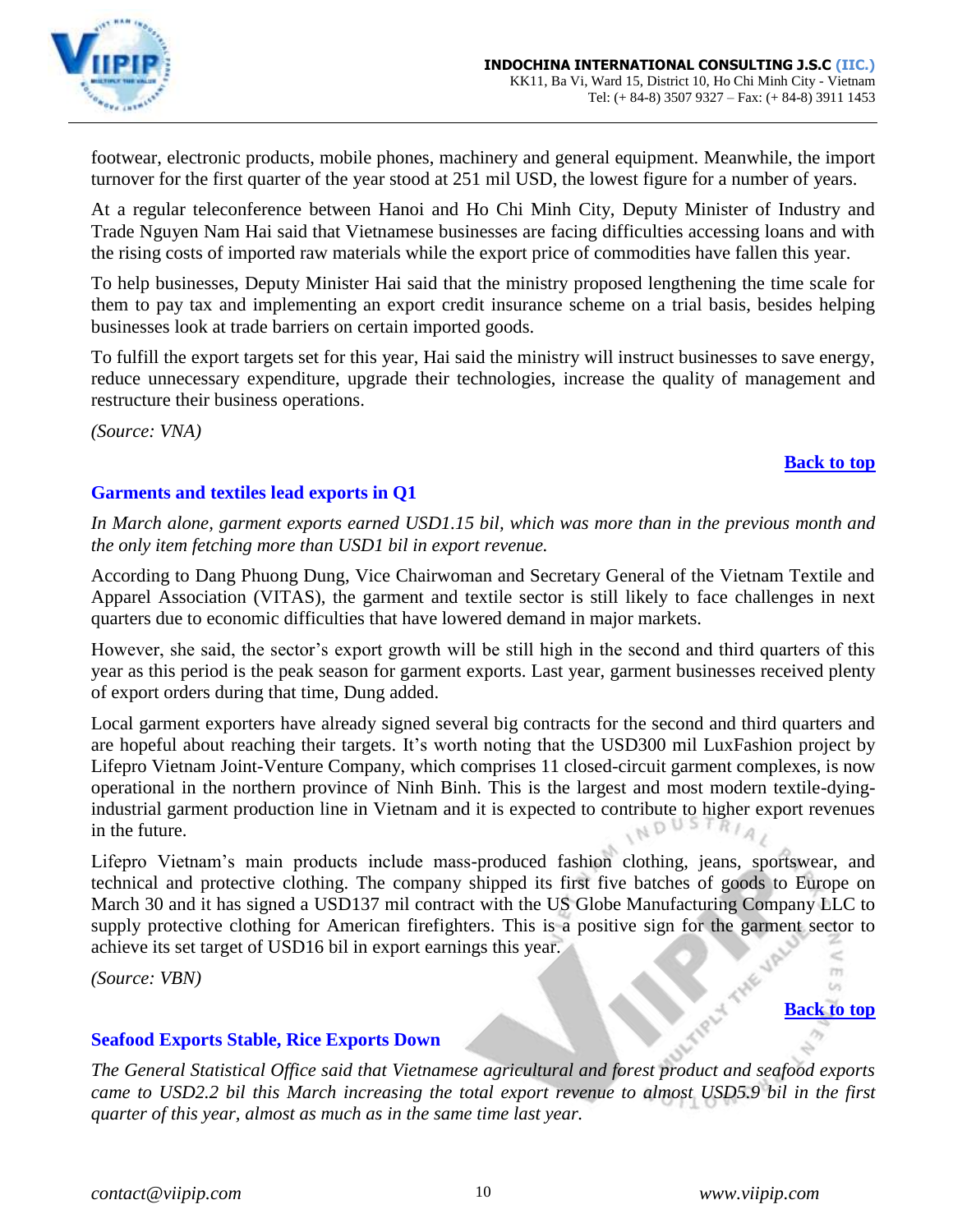

Major agricultural exports fell 14 % to USD3.2 bil. Seafood exports in particular increased 9.1 % to USD1.2 bil, and forest product export also went up 5.9 % to USD922 mil.

Rice exports were about 600,000 tonnes and USD315 mil in March and 1.3 mil tonnes and USD681 mil in the first three months of this year, down 32.1 % in volume and down 29.5 % in value against a year ago. Although the competition with Thailand has reduced as the country has put in place a policy to ensure farmers' high selling prices, Vietnam still has to compete with other average-quality rice exporting countries including India, Myanmar and Pakistan given that Vietnamese rice prices are currently higher than these countries.

Despite the sharp drop from the same period last year Indonesia is still Vietnam's largest rice buyer making up one-third of its rice exports. Vietnamese fragrant rice has also gained a reputation in the markets in Hong Kong-China, China and Chinese Taipei. Rice exports to these markets increased 2-4 times from a year ago.

Major forest product and wood furniture exports hit USD280 mil in March increasing the first-quarter export earnings by 5.9 % to USD922 mil. Of this, USD866 mil came from wood and wood furniture (increasing 6 %), and rattan and bamboo articles and sedge carpets USD50 mil (increasing 4.5 %).

Apart from the decline in the EU market, Vietnamese seafood maintained its major markets in Japan (increasing 22.9 %), the Republic of Korea (increasing 23.8 %) and Mexico (increasing 65.9 %).

*(Source: VEN)*

### **[Back to top](#page-0-0)**

### <span id="page-10-0"></span>**Vietnam attempts to penetrate Chinese market through official channels**

*Instead of squeezing into China by exporting goods in small volume across the border, the way that Vietnamese enterprises have been following for the last many years, they now attempt to find a new way to penetrate the world's biggest market.*

The Vietnam High Quality Goods Production Enterprises' Association and its member companies would leave for China to look for the opportunities to access modern distribution channels. They would have working sessions with production partners and trade consultants in China in early May.

Vietnamese enterprises do not hide their plan to take full advantage of the ASEAN+1 agreement to penetrate the Chinese market in a formal way and try to develop modern trade channels.

Nguyen Lam Vien, General Director of Vinamit, said that Vietnam would not be able to boost exports to China and increase the export turnover, if it only relies on cross-border exports. The exporters are mainly small merchants in the border area; therefore, they do not have deep knowledge about the Chinese market.

In the last many years, Vietnam's exports across the border have been unstable. Vietnamese merchants do not know exactly the actual demand from China, because no export contract is signed. They simply carry goods to the border areas and then seek buyers. In many cases, Chinese merchants refuse to purchase the goods, or only accept low prices. Vietnamese enterprises cannot control the prices. However, it would be not an easy task to penetrate the Chinese market through the official channel. The gap between the price of goods provided by merchants and the goods available at supermarkets is still NOILOWOY big, at 50 %.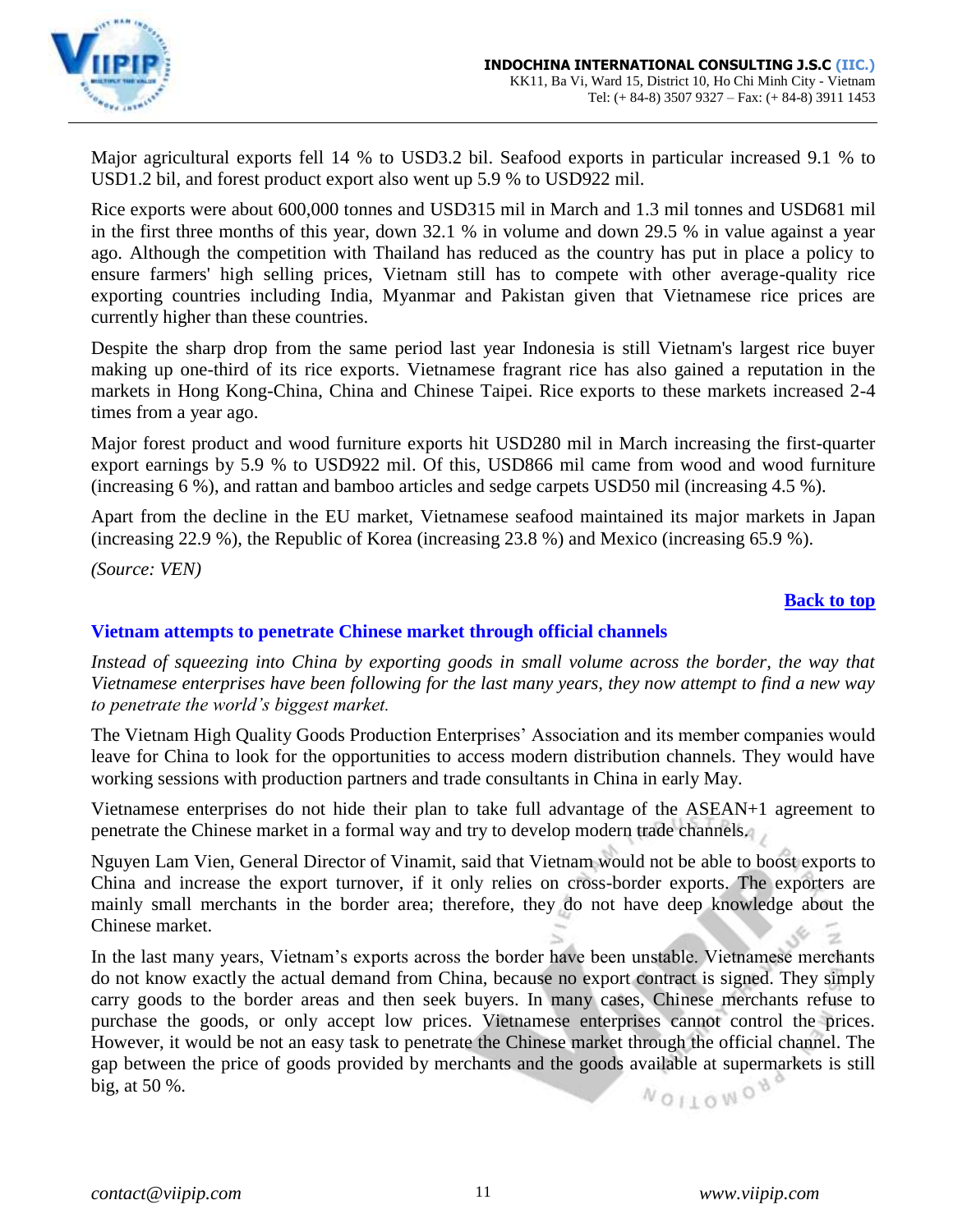

Another big barrier for Vietnamese goods to penetrate the market is the difficulty in registering trademark. Many Vietnamese well known brands have been lost in the Chinese market, simply because Chinese businesses had registered the trademarks before already.

Analysts have pointed out that the best way to boost exports to China is to minimize the exports through unofficial channel. Once Vietnamese goods can be officially distributed by the supermarket chains, they would be able to enter in the accounts the expenses on fees, taxes, thus allowing Vietnamese enterprises to take initiative in the "game."

Nguyen Trung Dung, President of Vifon, has said that Vietnam would not succeed if its enterprises do not join forces to penetrate the market. He thinks that it would take less time to penetrate into the Chinese market if enterprises can receive the support from the predecessors which have been operating in the market already.

"Besides, offering diversified goods proves to be the good way to have more power in the negotiations on bringing Vietnamese goods to Chinese supermarkets," he said. Vifon, for example, has been penetrating the Chinese market through the distribution channel of Vinamit, according to Dung.

Vietnamese businesses have expressed their worry about the increasing development of counterfeit goods in China. Most recently, counterfeit Vinamit's products and Buon Ma Thuot coffee have been available on the market. This would be the biggest barrier that may hinder Vietnamese goods trade in the market. Vien from Vinamit, which specializes in dried farm produce, had to follow legal procedures to claim the well known brand back.

In the latest news, the negotiation with the Shenzhen Trade Center on the reserving of 6000 square meters of the business premises here for Vietnamese enterprises has nearly wrapped up. It is expected that the Vietnamese enterprises, when set up booths at the trade centers would enjoy special preferences in the first five years of operation.

*(Source: Vietnamnet)*

# **[Back to top](#page-0-0)**

### <span id="page-11-0"></span>**INVESTMENT**

### <span id="page-11-1"></span>**Foreign investors keen to buy office buildings in Vietnam**

*Many signals showed that the deals of buying back office buildings are taking place in spite of current difficulties.* 

According to Saigon Businessman Magazine, a lot of foreign investors are seeking and buying office buildings Grade A, B, C in HCM City. They believe that the well-located projects will attract a group of fixed renters. However, investors are keen on center areas in District 1 and District 3. The buildings outside the center areas do not price advantage anymore because the office rental in center areas is more suitable and attractive.

KHM Capital, a fund representing for South Korean investors in Vietnam, said that they are managing to look for Grade A office projects to buy the whole or contribute capital to develop these projects.

Acecom Technologies Pvt. Ltd, one of Singapore's top 50 distributors and suppliers of technological solutions, is seeking and acquiring the office buildings Grade B and C. Average investment for each

INDUSTRIA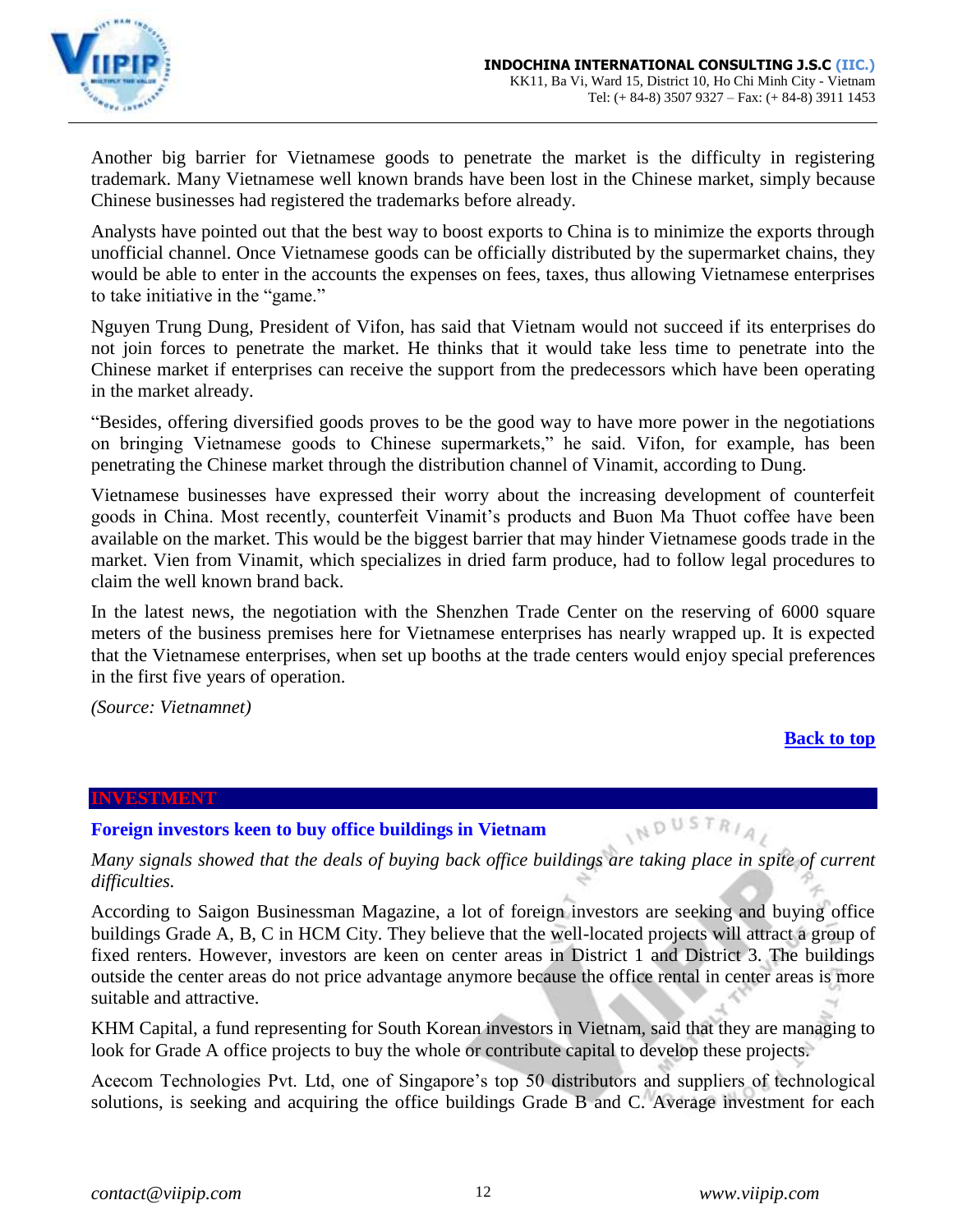

project is estimated at USD50 mil. Buyback purchase of this firm will start in 2012-2013 and be operational from 2014.

In case it fails in seeking partners for transferring the projects or there are few renters, Acecom will use the offices to develop commodity distribution centers for their company. Acecom focuses on office buildings Grade B and C on basis of modest investment and human resource demand, and low management cost. Once these projects are operational, investors could shorten the capital withdrawal time.

Mr. Nathan Cumberlidge, Vice Director of CB Richard Ellis Vietnam, was quoted as saying that there were six factors affecting to the decision of office investors, namely prices, fulfillment ratio and adjustment potential. After considering all aforementioned factors, investors will select suitable investment methods: buying whole project, or becoming shareholders of office buildings, or renting in 40 years. Usually, the capital withdrawal time for office investors is around 10-15 years.

Office buildings Grade A, B, C depend on comfort and location of these projects. According to CBRE Vietnam, till the end of 2011, HCM City had 47 buildings Grade B and 234 buildings Grade C with the respective fulfillment ratio of 17.3% and 10.1%.

*(Source: Vietbiz24)*

# **[Back to top](#page-0-0)**

# <span id="page-12-0"></span>**Korea tops FDI list in Vietnam**

*Within two decades, bilateral relations between Vietnam and Korea have achieved remarkable progresses. Trade turnover between the two countries, which reached only USD500 mil in 1992, increased 26 times to USD13.7 bil in 2010 and USD18.1 bil in 2011.* 

Korean investments in Vietnam have increased significantly. As of November 20, 2011, Korea has become the leading country in foreign direct investment (FDI) to Vietnam with total registered capital up to USD23.65 bil for 3,072 projects.

Bilateral economic relations between Korea and Vietnam have been developing very fast thanks to factors such as geographical proximity, cultural similarity and economic structure. In addition, it is also thanks to the positive efforts of the Korean government to improve economic structure and investment environment in Vietnam as well as build a solid foundation for mutual benefit cooperation through Program of Official Development Assistance (ODA) for Vietnam.

Especially, the support from the Economic Development Cooperation Fund (EDCF) through the Export-Import Bank of Korea has actively contributed in improving the bilateral relations of two countries.

This fund has promoted the economic development of Vietnam through the active and effective support for the projects to upgrade infrastructure such as roads, bridges, power plants, hospitals, schools and facilities for urban development, etc.

So far, Korea is the second largest ODA donor for Vietnam. In fact, 20% of USD8.1 trillion of funds to support EDCF, or about USD1.6 trillion, is invested in Vietnam, demonstrating the favor of Korea to Vietnam as an important counterpart for economic cooperation.

*(Source: Vietbiz24)*

# <span id="page-12-1"></span>**Mekong Delta Attracts USD 10 bil FDI**

*contact@viipip.com* 13 *www.viipip.com*

*NOILOWON*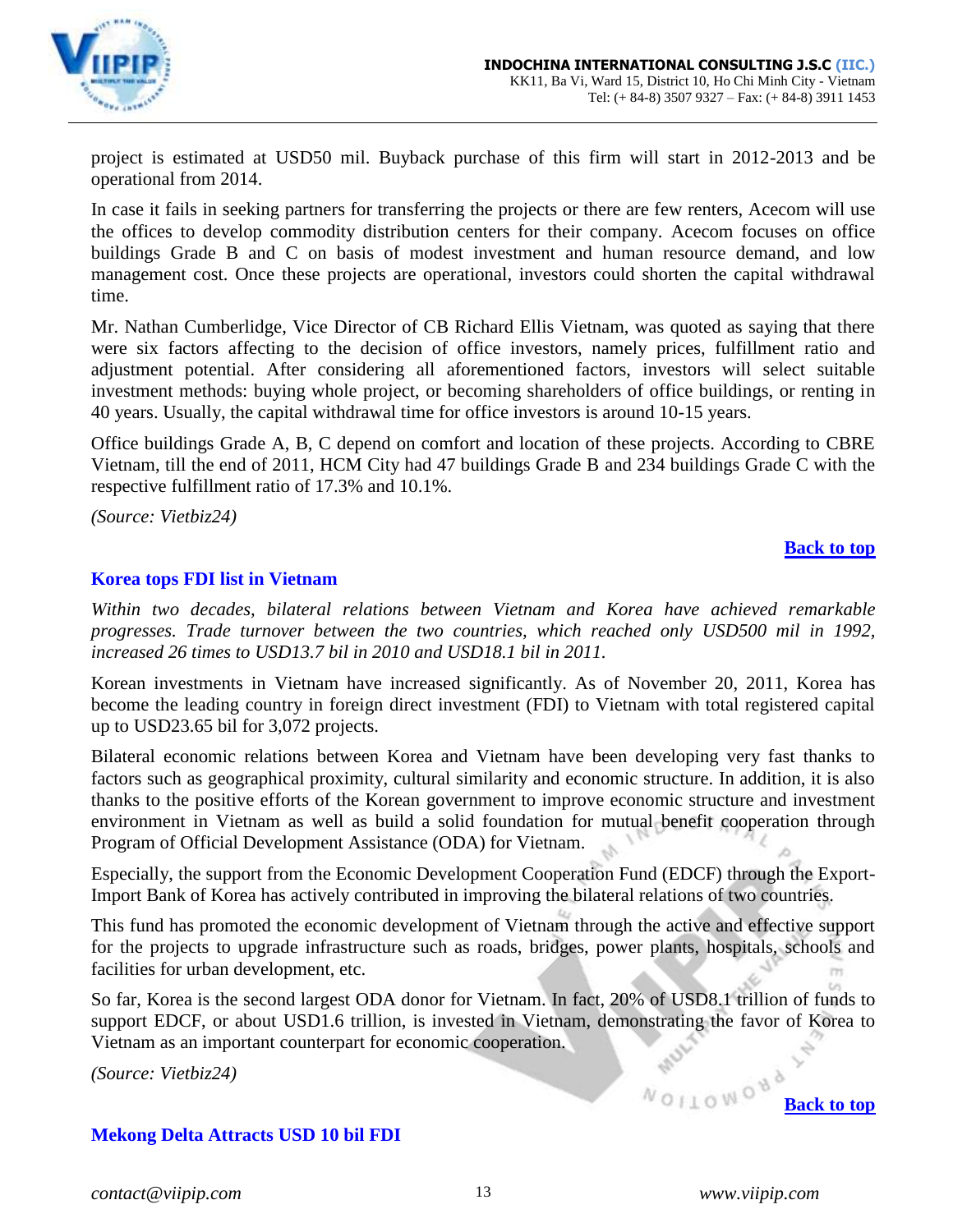

*The Mekong Delta provinces attracted USD126 mil in foreign direct investment (FDI) in the first two months of this year. The region currently has 668 valid FDI projects with registered capital of USD10.4 bil, amounting to 5.2 % of the total national registered FDI. The processing and manufacturing sector drew the most foreign investor attention.*

### *Efforts to attract FDI*

In recent years, the Mekong Delta provinces have focused on improved transport infrastructure, developing services and support industry; promoting administrative reform, training and providing human resources and enhancing information quality and investment promotion in order to create more favorable condition and increase the attractiveness of the region especially for foreign investors. In addition, the Mekong Delta also associated and developed infrastructure with the South East key economic regions and other regions along 1A National Highway, the N1 and N2 routes, Phu Quoc Island and the Ca Mau, Phu Quoc and Can Tho airports; strongly associated with other provinces to expand trade with regional and international countries, creating a fundamental change in attracting FDI. Until now, the Mekong Delta has 74 industrial zones approved by the government, 43 of which have been put into operation and 214 industrial clusters planned by localities. The Mekong Delta provinces are intensifying site clearance, investing in industrial zone and cluster infrastructure to call for investment, actively promoting investment in foreign countries and calling directly for businesses to accelerate FDI.

Regional provinces are determined to improve the environment in order to enhance investment attraction. Specifically, thanks to open and transparent policies to reform administrative procedures and support businesses, Dong Thap Province ranked fourth in the country's competitiveness index in 2011 and became member of the highest investment attracting group in the Delta. From an agricultural province, Dong Thap has attracted a large number of businesses investing in industrial zones and clusters with over 120 businesses at three key industrial zones, including in Sa Dec Town, Tran Quoc Toan (Cao Lanh District) and Song Hau (Lai Vung District). Long An has been the highest FDI attracting the Mekong Delta province. Long An currently has 407 foreign investment projects with registered capital of USD3.4 bil. The province has been gradually limiting polluting investment projects and encouraging more environmentally friendly projects. Another example is Hau Giang Province, which has chosen to strongly invest in human resources as a foundation for socioeconomic development and investment attraction. The province has focused staff in education and health and rural development engineers to study and support costs. The province currently has 516 master and five PhD degree holders trained via this program. In addition, honor graduates do not have to take a probation period and are paid full of salaries.

### *Concentrating on investment promotion*

Can Tho People's Committee Deputy Chairman Vo Thanh Thong said with the advantages of large city and being a regional center, in addition to administrative reform, Can Tho needs a coordinating agency to provide guidance, information and focus on foreign investor promotion. Can Tho will concentrate on promoting investment, introducing potential development and investment projects to domestic and foreign investors and improve the competitiveness index of the city. In March, the Consul General of Netherlands with its businesses operating in Vietnam, such as Royal Haskoning, Tebodin, Boskalis, Howaco, East West Seed came to Can Tho to explore investment and trade with partners in the Delta, particularly in the agricultural sector.  $NQHON$ 

In case of An Giang last year, the province granted investment licenses for 59 projects with total capital worth VND8.4 trillion, in which 6 foreign investment projects totaled VND825 bil. One of the key tasks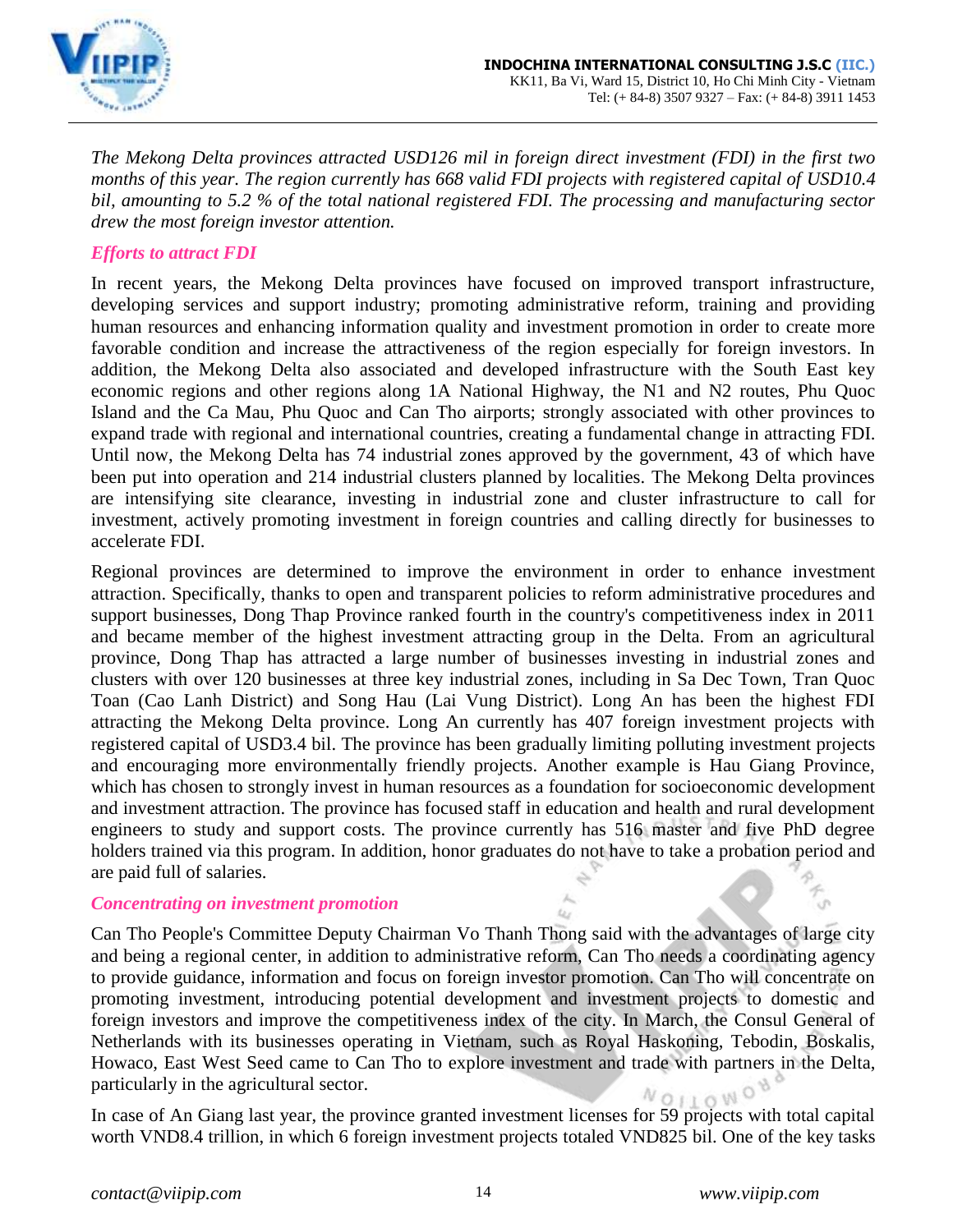

in investment promotion in 2012 is developing and expanding markets in the fields with the highest competitiveness, such as agriculture or seafood. In addition, the Cuu Long Delta exhibition will take place from April 27 to May 1 in the urban areas of South Can Tho River and is expected to attract the attention of many investors, international organizations and diplomatic missions to increase investment in agriculture and rural in the Mekong Delta.

According to the Ministry of Planning and Investment, in recent years, with the advantage of raw materials, labor, open investment encouragement policies and good infrastructure, the Mekong Delta provinces have attracted a number of foreign investment projects. Many regional localities have issued investment attraction strategies, including prioritizing high-tech projects. In order to implement this, the Mekong Delta provinces need a comprehensive planning and human resources training strategy. Besides planning infrastructure development, human resources, business support services and environmental protection, FDI attraction will also provide a breakthrough in terms of new policies in agriculture and rural development.

*(Source: VEN)*

### **[Back to top](#page-0-0)**

# <span id="page-14-0"></span>**Special eco-commercial zone sinking with low consumption**

*The VND500-bil (USD24 mil) Lao Bao Special Economic – Commercial Zone in the central province of Quang Tri has fallen into disuse over the last few years as there are almost no customers.*

The Lao Bao Commercial Center, where most of the commercial activities of the zone gather, in March saw nearly 50 % of its 200 booths shut their doors. Those opting to remain open find almost no customers these days. "Never before has business been this slack," said Lien, a stand owner.

Sharing the same fate is the Dong Nam A supermarket, one of the three largest of its kind in the zone, which has nearly shut down operation.

The two remaining such stores, Thien Nien Ky and duty-free Thailand Mucdahan supermarkets, see their number of customers steadily fall day by day.

"As customers are restricted to buying no more than VND500,000 worth of duty-free goods, most come for window shopping," said Nguyen Van Minh, managing director of the Mucdahan supermarket.

Meanwhile, Nguyen Van Binh, deputy head of the management board of the local economic zones, said several investment projects in the Lao Bao special economic-commercial zone have been delayed due to the low consumption.

Besides the global economic turbulence, the situation will be exacerbated when the government cuts some incentives for the zone in the near future, added Binh. "The duty-free policy targeting automobile and motorbike will be removed, and the corporate tax exemption extension will be cut to only 15 years, making investors hesitant to open their pockets," elaborated Binh. Binh said restoring these incentives is the lifebuoy for the sinking economic zone.

*(Source: Tuoitre)*

### <span id="page-14-1"></span>**Saudi enterprises to increase Vietnam investments**

*Many companies in Saudi Arabia are seeking investment opportunities in Vietnam because of its promising markets, according to a Saudi official.*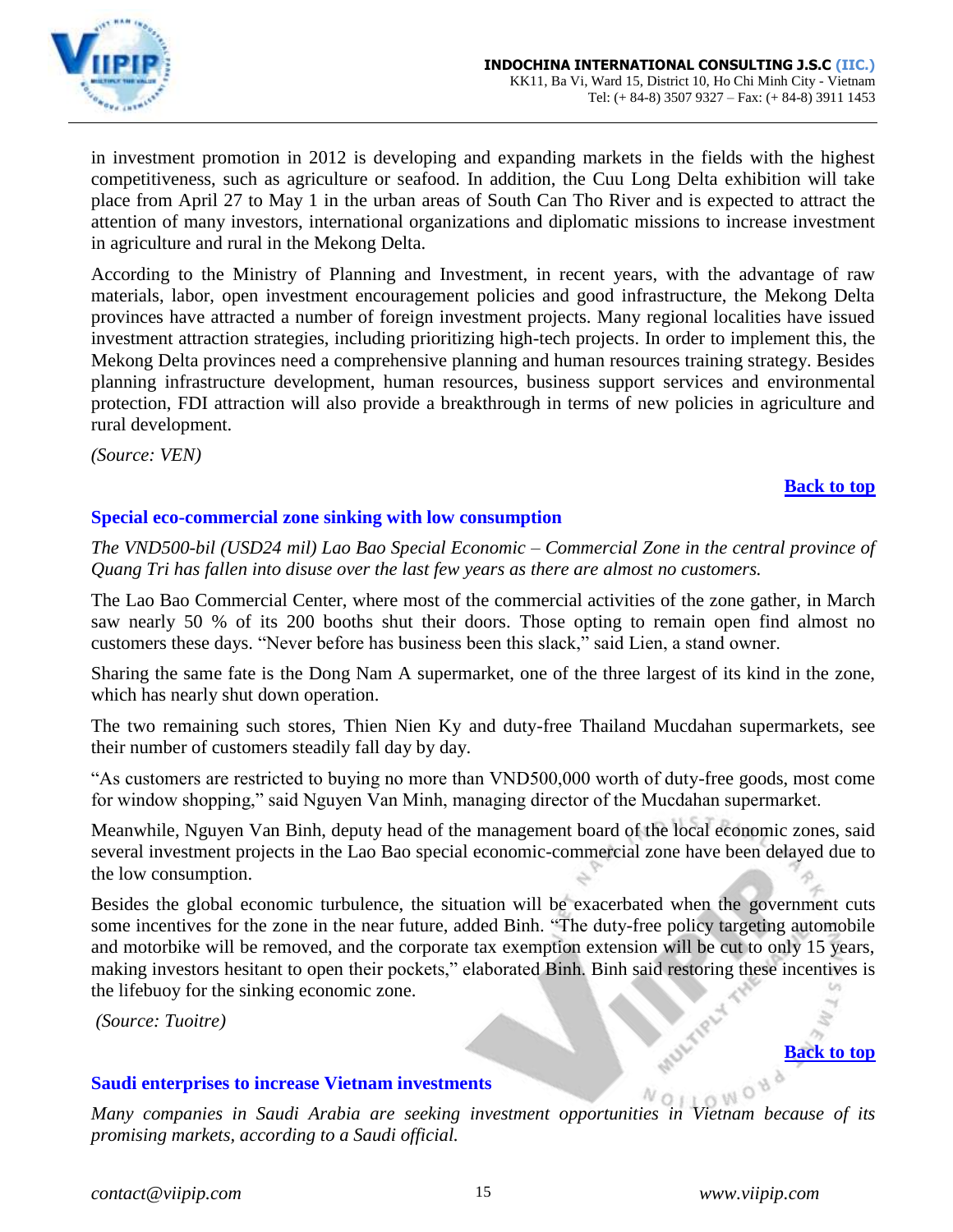

Speaking at a press conference in HCM City in late of March, Ambassador to Vietnam Salah Ahmed Sarhan said that Saudi companies were especially interested in the agriculture sector, particularly the production and export of rice.

In addition to agriculture production, Saudi enterprises expected to establish relations soon with Vietnamese companies in the steel, petroleum and refinery industries as well as in real estate and tourism. He said the governments of Vietnam and Saudi Arabia recently had a successful meeting to discuss the development of trade and investment relations between the two countries.

The signing of an Investment Protection Agreement between Vietnam and Saudi Arabia, which is scheduled to take place in mid-year, is expected to help increase trade and investment co-operation between the two countries. "We encourage Saudi businessmen to come and invest in Vietnam," he said.

Although ties in trade and investment between Vietnam and Saudi Arabia began only recently, bilateral trade turnover reached nearly USD1.05 bil last year. Vietnam's major exports to Saudi Arabia include aquatic products, garments, pepper and electronic products (mobile phones and televisions).

Sarhan said that logistics was good in Vietnam, particularly in the aviation area. He pointed out that the country had many modern planes but aviation infrastructure was still inadequate. Saudi enterprises hoped to work with the aviation sector to invest in aviation infrastructure. Saudi Arabia also planned to increase its co-operation with Vietnam in culture, education and labor activities.

Also speaking at the press conference, Peter Scholten, vice commercial president of Saudi Airlines Cargo, said the company had begun two B-747 freighter flights per week from HCM City in combination with its Hong Kong flights.

*(Source: VNS)*

### **[Back to top](#page-0-0)**

# <span id="page-15-0"></span>**CJ wants to expand investment in city**

*South Korea's CJ Group is planning to expand investment in various fields in HCMC after having developed some projects in Vietnam, said Lee Jay Hyun, president of the company.* 

Speaking at a meeting with leaders of the city on Tuesday  $3<sup>rd</sup>$  April), he said the investment expansion plan for HCMC was part of CJ's globalization strategy. The company is active in sectors such as food, catering services, entertainment and communications, pharmacy, home shopping and goods transport.

The home shopping service of CJ is running well but the group targets to offer more products to customers instead of 70 products as at present. CJ now buys Vietnam's farm produce and seafood products for export to South Korea.

At the meeting, HCMC chairman Le Hoang Quan said he appreciated CJ's plan and proposed the group study developing a pharmaceutical industrial park in the city. Regarding the entertainment and communications sector, HCMC vice chairman Hua Ngoc Thuan said the group should consider getting involved in a film studio project of HCMC Television Station underway on 100 hectares in Cu Chi District.

CJ is now a major stakeholder of the MegaStar cinema chain and the owner of the Tous Les lours bakery chain. It has facilities that supply meals for workers and is involved in a comprehensive cooperation deal NOILONO with C.T Group.

*(Source: The Saigon Times Daily)*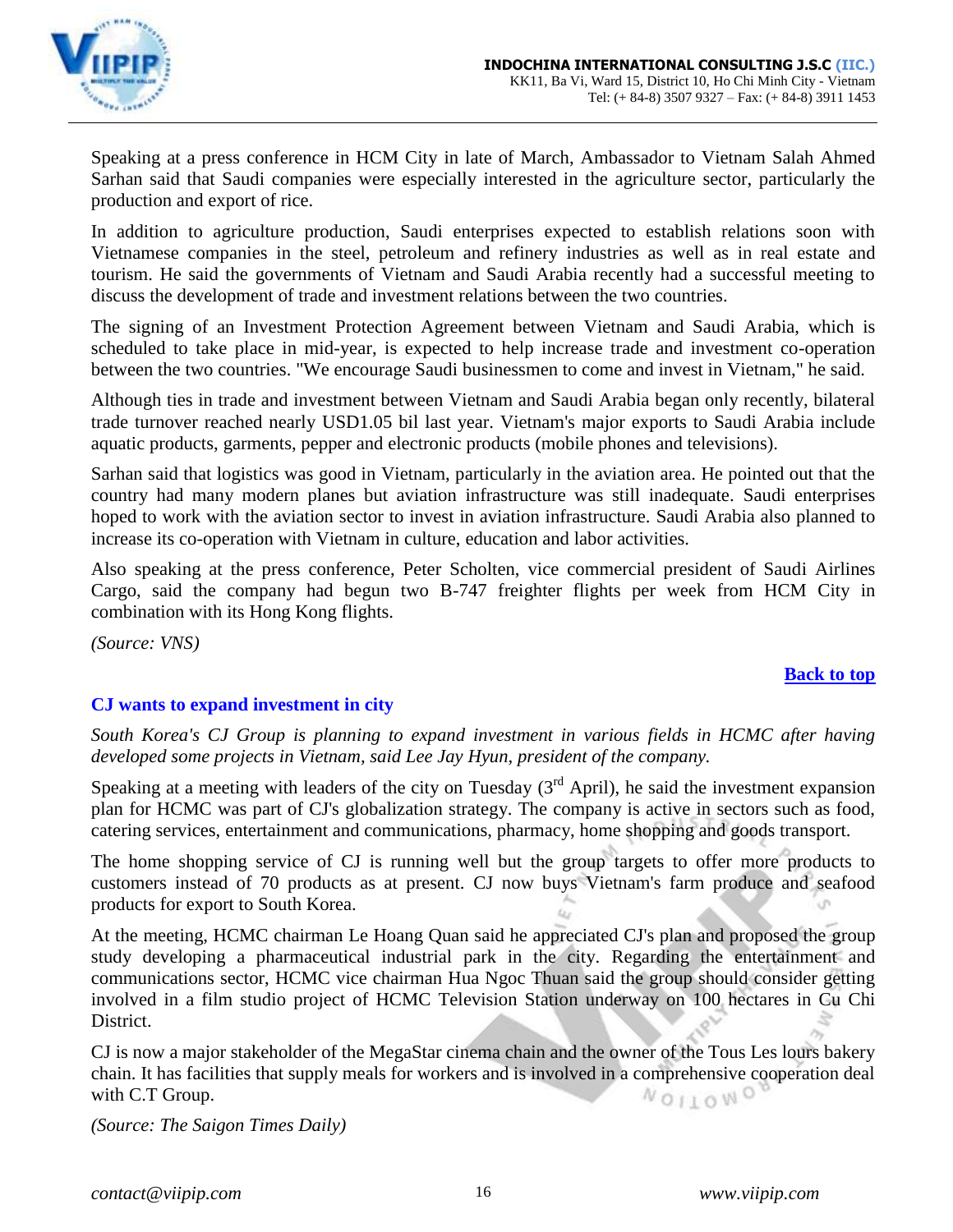

### **[Back to top](#page-0-0)**

# <span id="page-16-0"></span>**City lacks realty information**

*The shortage of information and data is a drawback for the crisis-hit real estate market in HCMC, according to the city's Steering Committee for Housing Policy and Real Estate Market.*

With sufficient and accurate statistics reflecting the real situation of the housing and land market, State management agencies are able to make proper orientations, forecasts and policies for the development of the market. However, each State agency has developed its own database. This explains why the relevant authorities' quarterly reports on the realty market are based mainly on data from CB Richard Ellis Vietnam (CBRE), making it hard to offer a full picture of the market, according to the committee.

Local media is also dependent heavily on reports, analyses and market reviews by CBRE, Savills Vietnam, Colliers International and Knight Frank Vietnam. This shows the urgency of the establishment of a database center where the local realty market can be forecast and reviewed in a more professional way.

This year the committee has told the HCMC Statistics Office to conduct a survey and collect data on the city's housing and real estate development annually and every five years.

The city has 163 condo projects completed so far, providing the market with about 41,400 units, 33.6% of them for low-income people.

Most successful condo transactions done in recent times are in the low-cost segment, showing strong demand for low-priced housing.

An estimated 27,700 apartments will be marketed this year, with 11,600 of them for low-income buyers, 7,500 for the medium-cost segment and 8,200 the luxury segment. The new supplies, coupled with the unsold, will put greater pressure on the dampened realty market in the coming time.

*(Source: The Saigon Times Daily)*

### **[Back to top](#page-0-0)**

### <span id="page-16-1"></span>**Ninh Binh markets first urea products**

*Ninh Binh urea plant began launching its first commercial products after nearly four years of construction, said Vu Van Phuong, deputy director of the factory under Vietnam National Chemical Group (Vinachem) in late of March.*

The plant is expected to operate in full swing with the highest output of 560,000 tons a year in June to supply the country's north, Phuong told. The factory in Khanh Phu Industrial Park in Yen Khanh District in the northern province of Ninh Binh would only meet the north's demands before considering exporting products to other Asian markets, he said.

Work started on the USD700 mil fertilizer project in 2008, which runs on coal dust from mines in the northern province of Quang Ninh. Phuong said Vinachem was investing an additional USD500 mil to raise Ha Bac urea plant's capacity from 170,000 tons a year to around 560,000 tons.

The combined output of all the major urea plants in the nation, including Phu My, Ca Mau and Ha Bac, amounts to 2.7 mil tons a year. This means Vietnam will obviously shift from being a urea importer to an exporter in the coming time as local demand stays at around two mil tons a year.

*(Source: SGT)*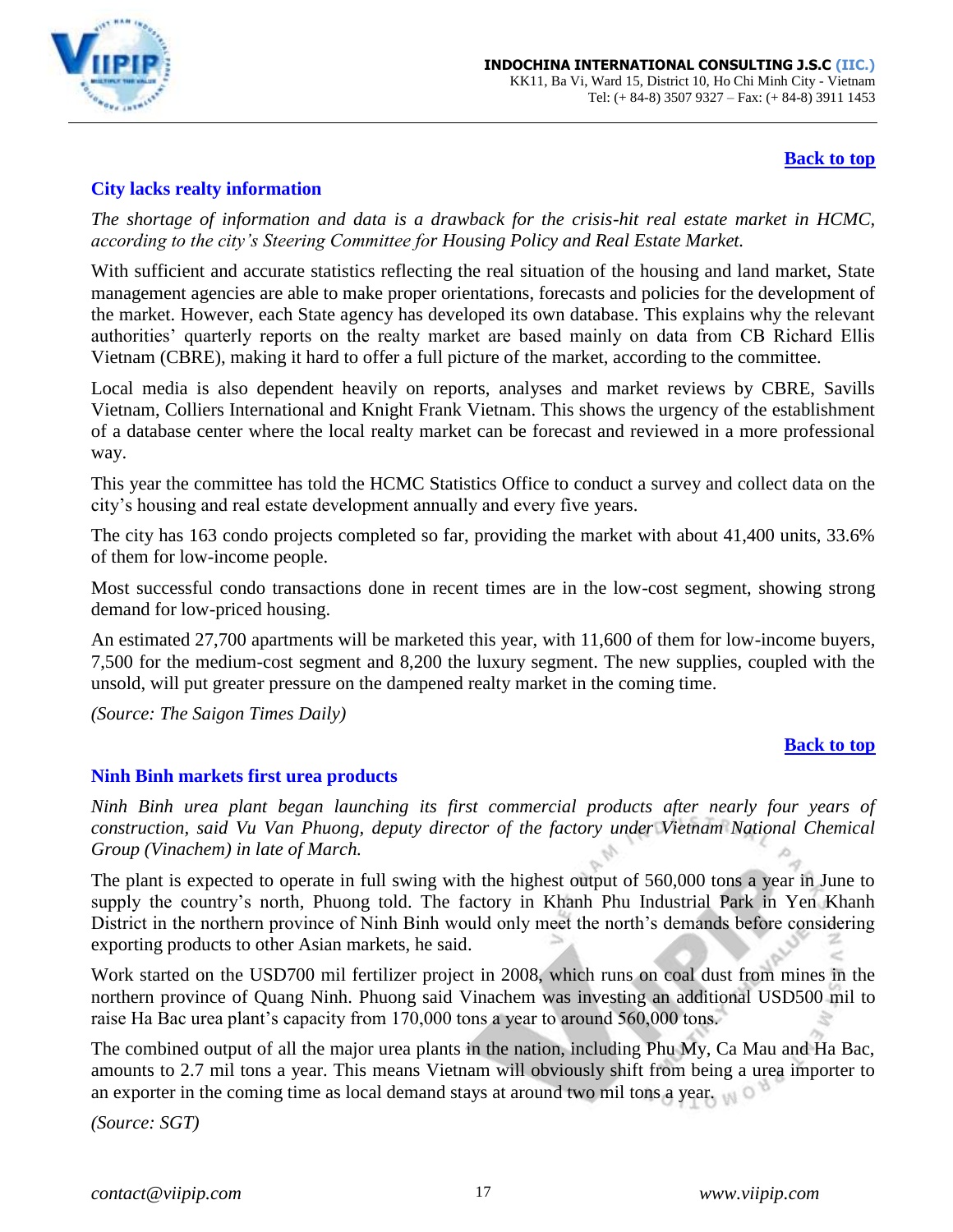

# **[Back to top](#page-0-0)**

# <span id="page-17-0"></span>**BOT investors hastily return projects to gov't**

*Many build-operate-transfer investors have transferred their infrastructure projects back to the Ho Chi Minh City government after operating them for a short time, far sooner than originally planned, due to poor effectiveness.*

In a BOT contract, a private company builds an infrastructure project, operates it, and eventually transfers the ownership of the project to the government. But many investors have practically skipped the operate stage and quickly jumped to the last stage -- transfer, since they have simply failed to recoup their investment from operating the projects.

One of these is the Phu My Construction Investment Corporation (PMC), which has recently demanded to return the Phu My Bridge, which connects Ho Chi Minh City's District 2 and 7, to the municipal government, instead of operating it for 26 years as earlier contracted.

Inaugurated in September 2009, the 2.4-km Phu My Bridge, which spans the Saigon River, was expected to attract a huge traffic flow of transporters from the Mekong Delta to the central and northern parts of Vietnam, and help ease congestion in the inner city. However, over the last two years, few container trucks and other heavy-weighted vehicles, the investor's main source of toll collection, have passed through the bridge that cost PMC a huge investment of VND3.4 trillion (USD163.3 mil).

The poor toll collection for recouping investment has driven PMC to ask for help from the city's government, while the contract has more than 20 years remaining. In response, the Ho Chi Minh City People's Committee said in February that they agreed to receive the bridge, a final conclusion following a series of meetings held to discuss a solution to assist the investors that began when the bridge was opened to traffic.

### *Other cases*

But Phu My Bridge is not the first BOT project to die prematurely. In 2007, the Construction and Natural Gas JSC, or IDICO – CONAC, returned the project of upgrading Provincial Route No 15, which is now Huynh Tan Phat Street in District 7, to the municipal government. The move was made for a similar reason to the case of PMC, with IDICO failing to regain investments from low toll collection.

**DUSTRIA** The investor has recently received VND230.2 bil from the municipal Department of Finance, as reimbursement for its investment. Similarly, in 2006 the city's Department of Transport had to repurchase the BOT project of building the 285-m Ong Thin Bridge in Binh Chanh District from CIENCO 5 at VND31.2 bil.

The investor gave up on the project since they were only allowed to collect traffic fees worth no more than 65 % of the rate stipulated by the finance ministry. m

### *False prediction*

More and more BOT investors have given back projects to the public sector due to the slow progress of recouping their huge investments, said economic expert Le Dang Doanh.

Since most of the investors intend to reclaim money by setting up toll booths, their recoupment plans will be ruined if there is little traffic passing through the bridges or roads, he said. Similarly, Doctor

 $\omega$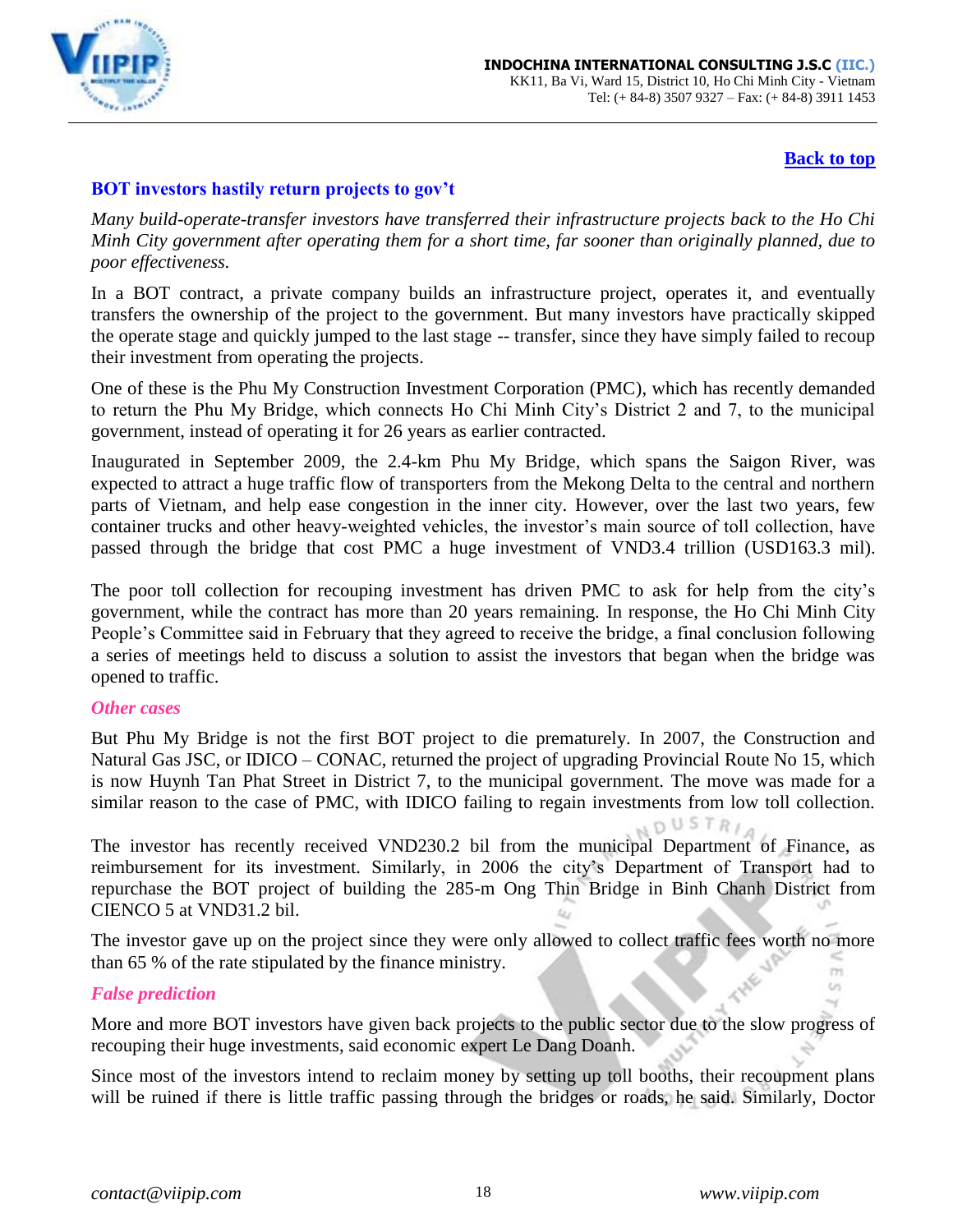

Nguyen Xuan Thanh, director of the Fulbright economic teaching program, said it is risky for investors to take up BOT contracts.

The actual traffic flow through the projects does not meet the investors' expectations, so they have to get rid of them, said Thanh. "[The investors] should have to share the risks with the government, but as allowed by the contract, they have the rights to evade responsibility," he said. "Hence, the government is now clearing debts for such projects."

*(Source: Tuoi Tre)*

### <span id="page-18-0"></span>**FINANCE – BANKING**

# **[Back to top](#page-0-0)**

# <span id="page-18-1"></span>**Vietnam's real estate sector safe and sound: official**

*Vietnam's real estate loans stand at a safe level and property developers are not on the verge of bankruptcy, despite an ongoing market slump, a government official has said.* 

Real estate has not been the cause of the country's credit problems, Deputy Construction Minister Nguyen Tran Nam was quoted as saying in an interview. "In fact the sector has been the victim of instabilities and weaknesses within the banking system."

Nam said outstanding loans for the sector, including those given out to pay for site clearances and new factory projects, only account for around 8 % of total outstanding credit.

"This is not high and it's still safe," he said, noting that real estate loans are secured by properties whose prices tend to appreciate over time.

The bad debt ratio of the sector is around 3 %, which is approximately the same as the average ratio of the overall banking system, Nam said. "Some banks owned by real estate companies have large internal loans, so their property credit may reach 30 or even 50 % of their total loans. But it's rare and it's their own fault," he said.

Vietnam's property market is still in a downturn that began two years ago, following a peak in 2007- 2008. Experts said a credit squeeze imposed by the government on the sector since last year has left developers and homebuyers struggling.

Nam said it was not necessary to worry about the real estate industry collapsing now even as many companies in other sectors are struggling. Property firms often have a simple organization structure and their assets are also products that can be sold, he added.

"Property firms have been complaining, but I don't think the situation is so bad that they will have to declare bankruptcy," he said in the interview.

*(Source: Thanh Nien News)*

# **[Back to top](#page-0-0)**

 $\,<$ 

### <span id="page-18-2"></span>**Vietnam has one of the best balance of payments in Asia: ANZ**

*ANZ said in its March report that Vietnam's re-discounting interest rate would be maintained at 14% per annum (p.a) within this month [April] and lowered to 11% p.a by the year end, according to a local newswire.*   $N$  O  $11$  O  $N$ <sup>O</sup>

The report aimed at newly-emerging economies, accordingly 2011 was the impressive year for Vietnam as the balance of payment of non-resident accounts was quite balanced with a surplus of USD200 mil,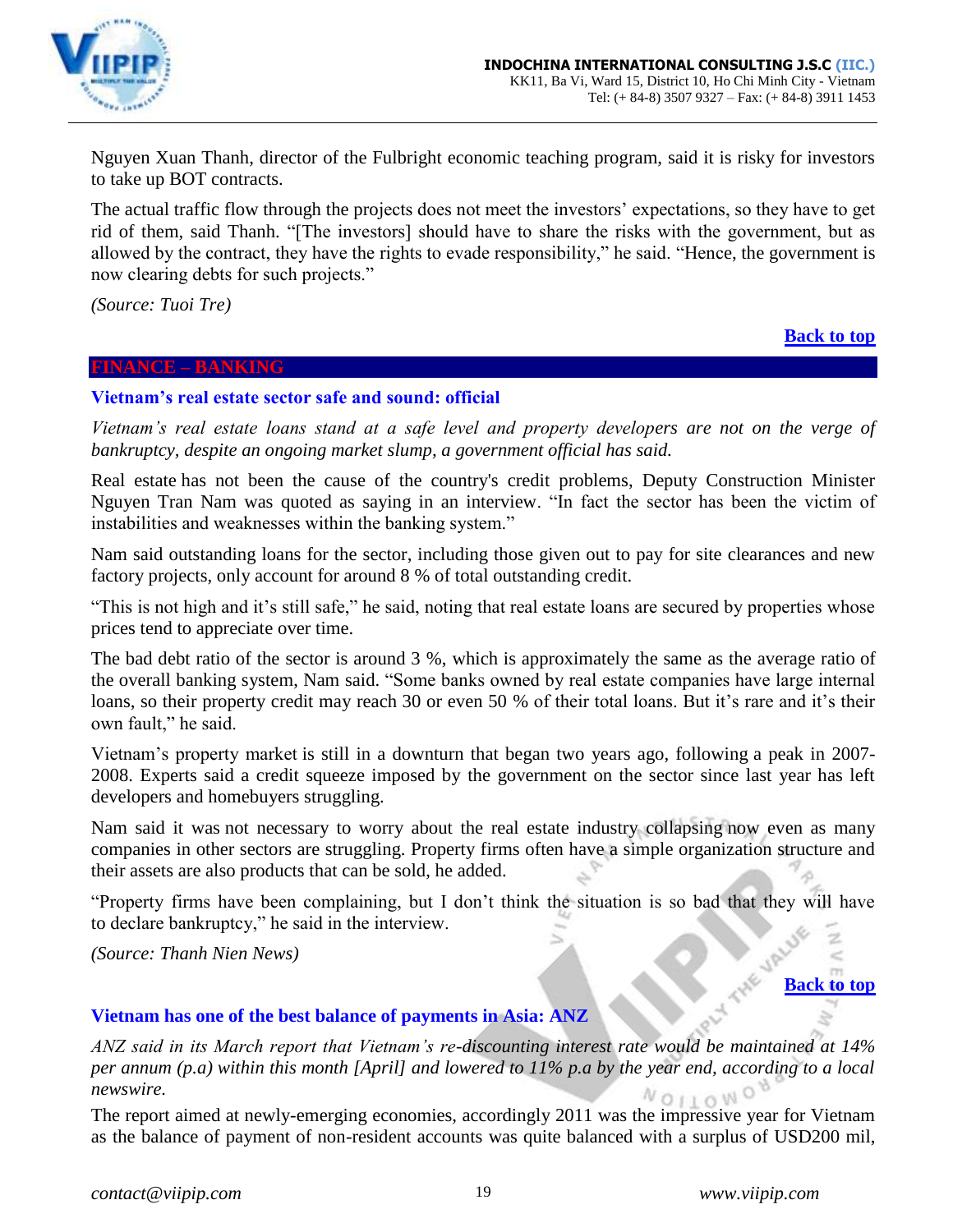

taking up 0.1% of the country's Gross Domestic Product (GDP). This was the lowest surplus in balance of payments among reported economies.

In Asia, the surplus of payment of non-resident accounts also plunged from USD533 bil in 2007 to USD333 bil last year. The surplus on GDP ratio even was more down sharply, from 7% in 2007 to 2.5% in 2011. The above information was the good signal when Asian region is contributing to narrow the global unbalance.

Citing the report, China and India both had trade surplus but their outbound investment surged more strongly than the domestic consumption, showing that there are fewer investment opportunities and favorable conditions in those countries. Meanwhile, both non-resident accounts and investment of Vietnam proved that the domestic saving still increased more than overseas investment.

Also, ANZ predicted, Vietnam's refinancing interest rate will be kept at 14% in April, and then lowered to 11% pa by the year end and 10% in the first half of 2013 by the State Bank of Vietnam (SBV), the country's Central Bank.

Though the economy is facing a lot of hardships when Q1 GDP rose only 4%, Vietnam still will ensure the GDP growth rate at 5.5-6% for the whole year. Its small trade deficit is expected to reinforce the stability of forex rate.

*(Source: Vietbiz24)*

# **[Back to top](#page-0-0)**

# <span id="page-19-0"></span>**Banks look to be global players**

*Local banks are displaying a growing appetite for global reach.*

In late 2007, Ho Chi Minh City-based Sacombank was the first Vietnamese bank to set a foothold in a foreign market by opening a representative office in China.

In the following years, the bank launched a branch office in Laos (2008) and another in Cambodia (2009). Now local banks such as SHB, BIDV, VietinBank and Agribank followed by setting up branch offices in Laos, Cambodia, Czech, Singapore and several other countries.

Shortly after making inroads into foreign markets, banks unveiled healthy business figures. For instance, after two years operating in Cambodia, Sacombank founded a wholly owned bank in this country. As of March 20, 2012 its Cambodian affiliate reported USD47 mil in total deposits and USD60 mil in outstanding loans.

After several years in Laos and Cambodia, BIDV has been included among top performers in these markets. The bank also plans to enter Myanmar.

In February, SHB inaugurated a branch office in Cambodia and raised USD2.5 mil from local residents. SHB had developed a well-conceived strategy for outbound investments, said its chairman Do Quang Hien.

Maritime Bank is also looking to establish a branch office or a wholly owned affiliate abroad. But, only VietinBank has entered a giant market Frankfurt, a leading business and financial centre in Germany.

"Europe's biggest financial centre expresses our strategy to grow into Vietnam's leading financial group capable to compete head-on with foreign players," said its chairman Pham Huy Hung. "Besides Germany, our bank set to expand footprints in other markets like Czech, Poland, the UK or France," Hung added. "In respect to banking operations, striving for global reach is the right move since banks need to operate in multi markets for alleviating risks," said senior financial expert Dr. Nguyen Tri Hieu.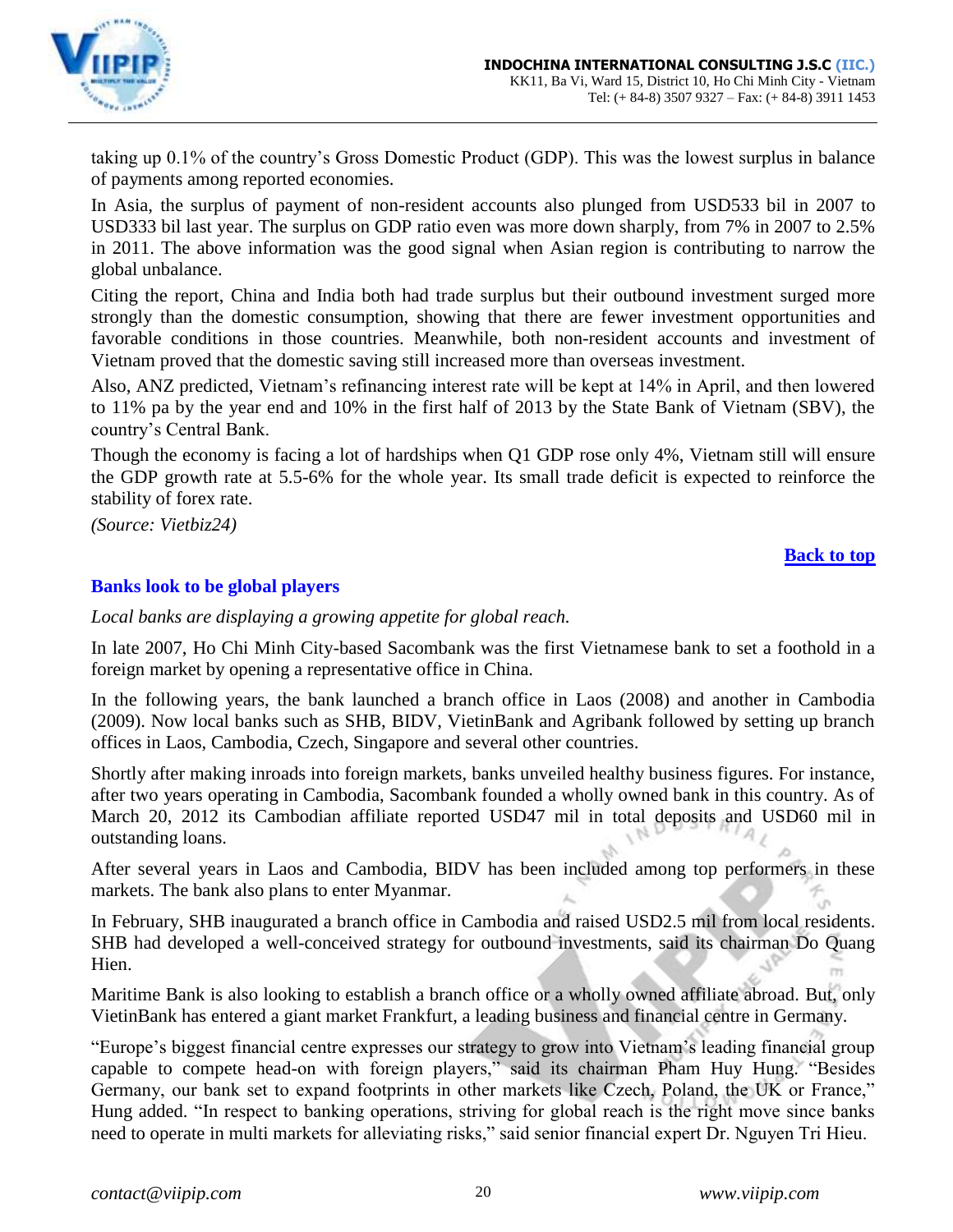

"However, Vietnamese bank operations abroad remain limited in scope. It does not require much money to open a branch or representative office in foreign markets. For example, it only needs USD15-20 mil for a representative office to enter into service in the US," said Hieu.

Economists assumed outbound investment ventures could help local banks promote brand values, enrich experiences and uphold local import export firms. But, banks need to scale up capital scope, technology and particularly management expertise to succeed in breaking into big world financial centres.

*(Source: VIR)*

**[Back to top](#page-0-0)**

### <span id="page-20-0"></span>**ANALYSIS – OPINION**

### <span id="page-20-1"></span>**Competitiveness crucial to State-sector reform**

*How will Vietnam go ahead with the ambitious State-owned enterprise reform? Jonathan Pincus, resident curriculum advisor to Vietnam Program of the Ash Center for Democratic Governance and Innovation at the Harvard Kennedy School, spoke on the matter. Excerpts:*

*Vietnam is once again trying to speed up the State-owned enterprise reform. What is your comment?*

- I think the Government is very serious in the SOEs reform. The lessons of the past few years send a very strong signal that largest SOEs are not making positive contribution to the economy and that achieving higher economic growth in the longer period requires structural reform as well as reform of SOEs. This is a change because four or five years ago I did not think it is true. At that time many people insisted large SOEs were the main driver for economic growth and the Government could create national champions from large SOEs which formed the leading sector of the economy. It is a wide perception in the Government that the largest SOEs are not competitive now, so I do believe the Government is serious about SOEs reform.

### *As senior country economist of UNDP Vietnam years ago, you have witnessed Vietnam's efforts to reform SOEs in the past decade produced no good results. Why are you positive this time?*

- As I said before, I do believe that now there is awareness that SOEs reform is central if Vietnam is going to achieve a higher rate of growth over the next decade. Everybody understands that. I don't think it was 10 years ago. Ten years ago, there was still a very strong belief among many policymakers that SOEs were going to be the leading sector forever in Vietnam. The majority of policymakers now understand that making SOEs competitive and moving many of them into the private sector were ultimately better for the economy and accelerate growth. It it is a big change. This is an important change. Five or six years ago there was a massive push consolidating SOEs and creating huge conglomerates out of existing SOEs in order to drive growth forwards. Now we can conclude that doesn't work partly because of the global environment, and moreover, these firms don't have incentives to compete. They actually become bigger, but not to become more efficient. As a result, they borrow a lot of money, but their results are not good. They do not export, they haven't developed technological capabilities, they operate in too many sectors, which are not generating revenues. Therefore, there are many problems. People now recognize they cannot create huge SOEs. Now it is a challenge to create companies that are more competitive. Whether they are state sector or private sector, they need to be forced to compete. NOILOWO

*What point in the program that attracts your attention the most?*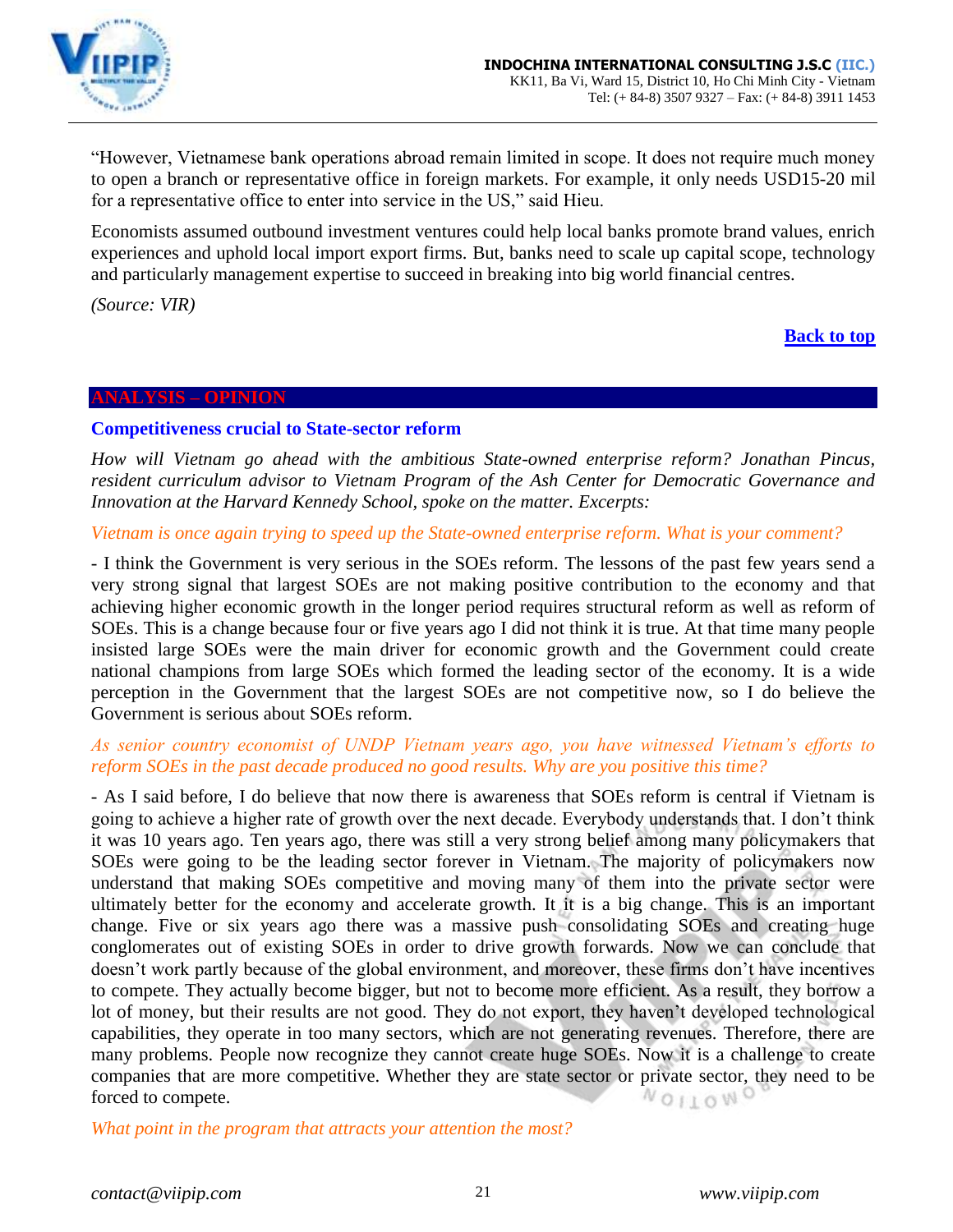

- The current strategy relies too much on equitization as a reform mechanism, but it is not enough, firstly for competition and secondly transformation for the governance likes transparency, management, ownership. I think there is a difference between large SOEs in Vietnam and large state companies in China. One of the differences is that large SOEs in China are subject to domestic competition. Even if they are state-owned, they have to compete with other private and other public companies. They don't have monopoly power. The second thing the Chinese have done very effectively is that they have adopted international standards of good governance in their large SOEs. They've done it partly by selling shares on overseas stock markets in Hong Kong, Singapore or New York, and partly by bringing independent managers and directors from outside into the firms to actually shake up management of their enterprises in order to be internationally competitive. None of this is seen in Vietnam.

So I think equitization is just a part of the answer. It needs to reform a company by two things. One is more domestic competition, and the second is transformation of the governance of these firms even after they are equitized. I think too much emphasis on equitization is not enough to improve their competitiveness.

# *SOEs are required to conduct social policies while they also have to ensure business profits. How do you think about this?*

- People now are increasingly aware that you cannot formulate social policies through SOEs. The idea that you can use SOEs for social policies is generally recognized a bad idea. However, that doesn't mean they can stop immediately. Electricity for example, there is appreciation now that selling electricity very cheaply as a social policy makes it very difficult to develop the grid. It means to impose massive costs on EVN and huge governance problems. It would be much better to create market prices and turn EVN into an electricity regulator rather than the owner and provider of electricity. That would be huge step forward to achieve it. However, moving toward the target is quite complicated both economically and politically. One of the reasons SOEs fail to become internationally competitive is that they are asked to do many things. They are asked to make money, to support the poor, (and) there is a long list of things they are asked to do. They can't do it all and are still competitive. But still it can take time because the practice has been in place for many years and not easy to dismantle.

*(Source: SGT)*

### <span id="page-21-0"></span>**Proper discussion will lead to right decision**

*Las Vegas Sands Corp. has shown keen interest in developing casinos in Vietnam. George Tanasijevich, president and chief executive officer of Marina Bay Sands Pte. Ltd. and managing director of Global Development for Las Vegas Sands Corp., talks about this corporation's investment plan in Vietnam. Excerpts follow.*

### *Building casinos is a hot issue more than ever in Vietnam, as covered on local media. Do you follow this debate in Vietnam and what is your comment on this?* t/s

Yes. We follow the news in Vietnam. I think that when a new market is considering casino-style gaming and integrated resort (IR), it is always good to have a healthy debate at the beginning so the people can express their opinions, so that they can learn more about the industry. The information can be gathered and that is the best way for a new market to make the right decision about IR.

*Your project will have to face legal framework issues in Vietnam as Vietnamese people are not allowed to enter a casino. To our knowledge, the Government is examining some options for legalizing casinos* 

INDUSTRIAL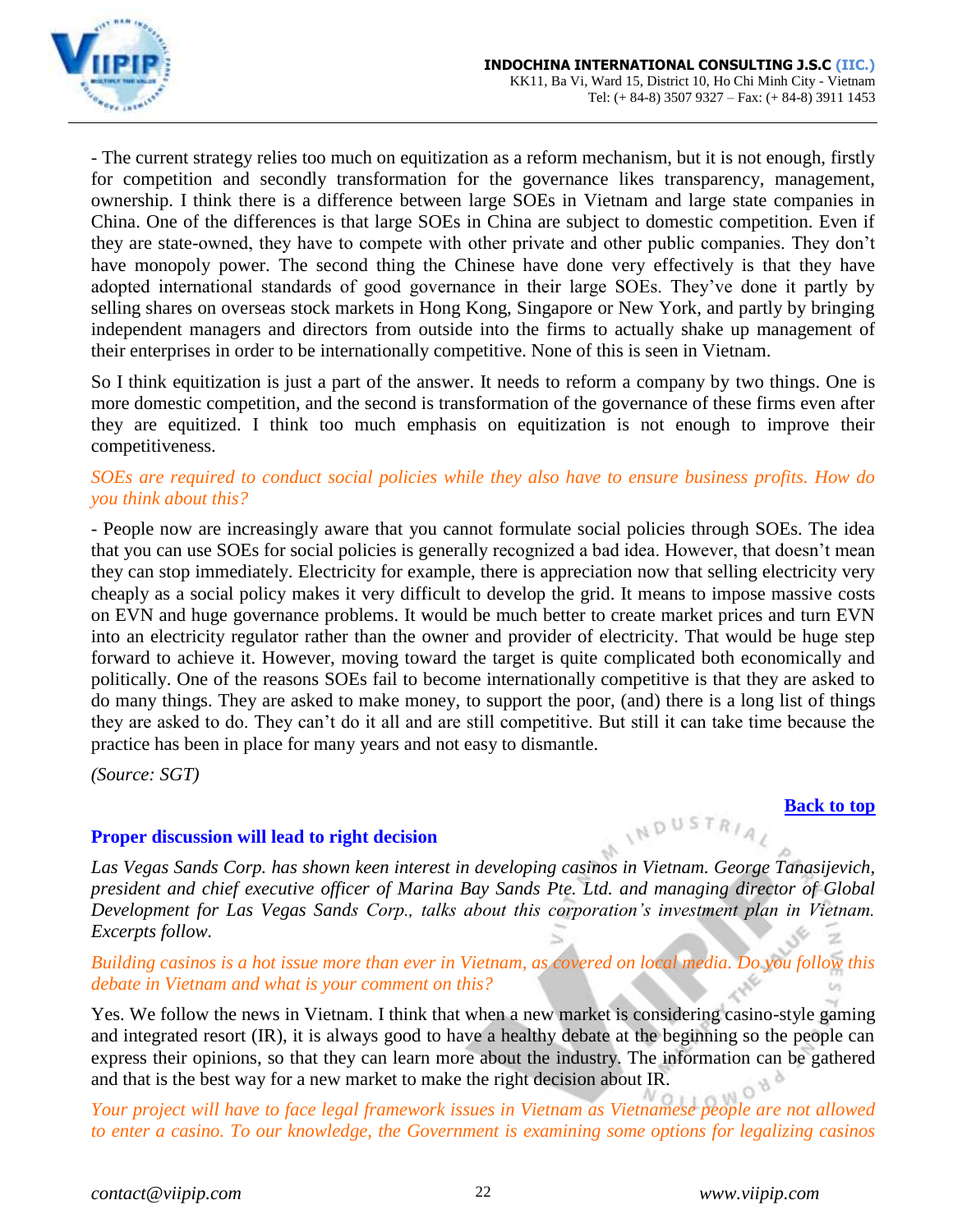

*and gambling centers. Recently, the Minister of Finance went to Singapore to learn about this. Do you have any comment on this?*

- I think at the early stage that Vietnam is in right now, it's critical to gather all of the relevant information and make sure that you are working off the facts, not misperceptions. In addition, if you start with that, you can have a proper discussion that will lead to the right decision. I think the controversy that might have been expressed relates to social issues and Singapore provides a good model for Vietnam to study, because it has done a very good job of creating a system of social safeguards that are designed to protect people from going to a casino too frequently or to even keep some people out. There is an entry levy system here, which requires Singaporeans and permanent residents to pay a levy to be allowed into a casino for a certain period. There are certain groups of people who are excluded from the casino because of their statuses of being on public assistance or bankruptcy or having a certain background.

So there is a whole range of things that a new market can look to incorporate into its system of regulations for casinos and Vietnam needs to decide what the appropriate arrangement is for it. It may be something similar to Singapore or maybe something different but we, as an experienced operator, are available to participate in discussions with the Government about these types of measures to assure the people of Vietnam and its Government are comfortable with the concept and that you have a positive result in the event that you move forward with the IR.

### *Some sources from the Vietnamese government revealed that your project has been approved by the Government, or has received positive signals. Is it true?*

- No, no. That's not true. We've had some discussions with Government people to help them understand what our industry is about and how we put together an IR that is appropriate for a particular market, how we manage the casino aspect of it and effectively implement social safeguards. So it is really a part of the due diligence process that the Government is going through in order to understand what the opportunity is and to make the right decision.

# *So far, most of the gambling center projects in Vietnam are located in remote areas or in tourism or coastal areas. But as announced, you want your projects to be developed in highly populated cities like Hanoi and HCMC. Why?*

- The city environment is where our business model is most effective. Our IRs are very much focused on both the leisure traveler and the business traveler. We look to invest bils of dollars in creating iconic architecture structures that are very strong in terms of attracting tourism and we need to be in a market that is well connected to markets outside of where we operate. Therefore, strong international airports are very important for us. The distant or the remote leisure destination lacks this kind of accessibility and does not work for our business model and does not position the IR to deliver the positive results that you see Singapore is experiencing at this time.

# *Actually we still wonder why you are so fascinated in creating your IR in Vietnam, even two IRs in HCMC and Hanoi, while there are only a few IRs in the world. Could you please say why you want to invest in Vietnam?*

- We think that Vietnam is a very exciting place for tourism today. We think that Vietnam is on the upswing. Vietnam has rich cultural history and lots of existing sites that are attractive to international tourists. We think that an IR serves as a very strong entry point for those international tourists who can come in and experience what we have to offer but then dig deeper into Vietnam and experience some of the great things that you have in your country.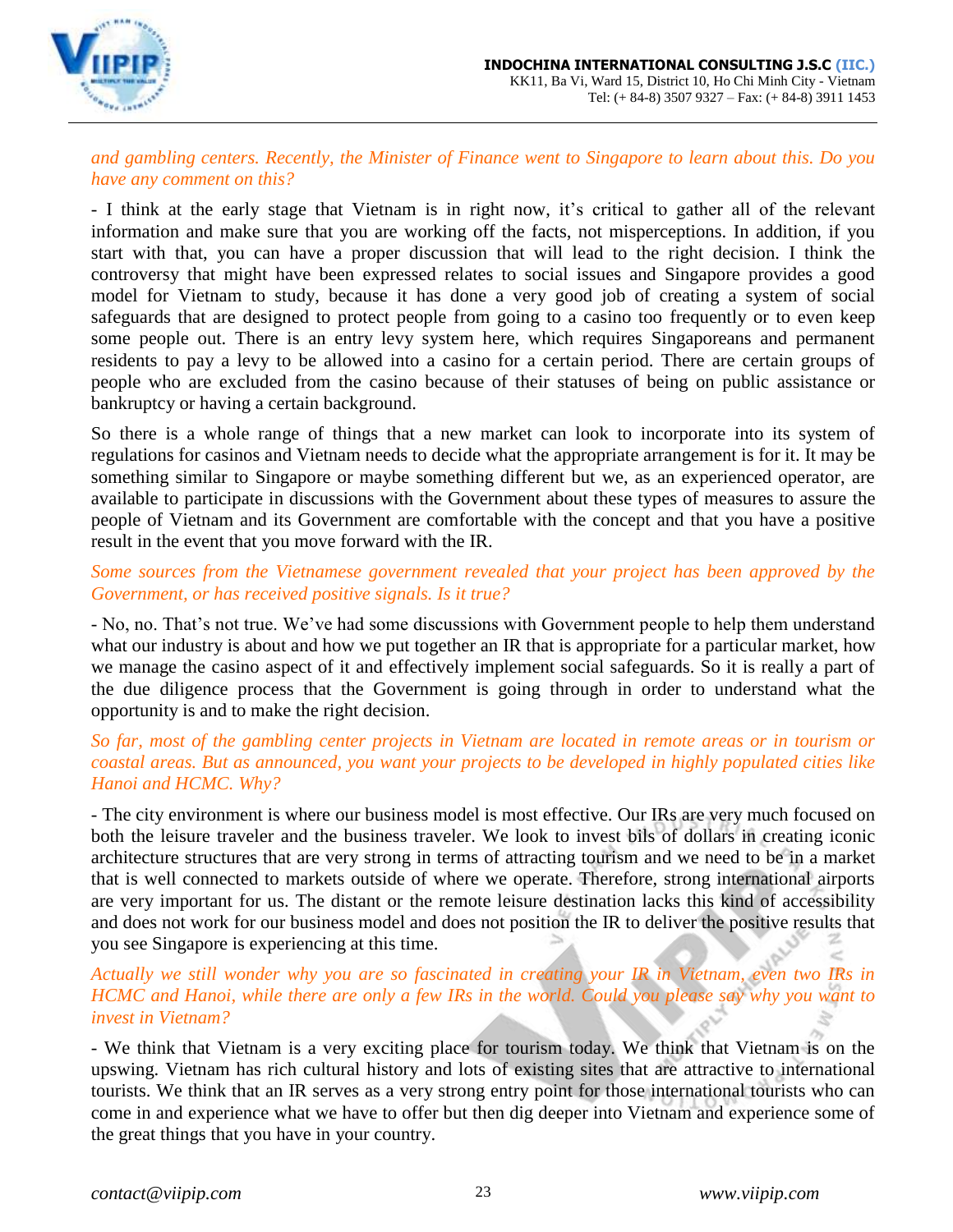

We also like the geographical location of Vietnam. We think it is positioned well within Asia. Asia is a very strong performing part of the world in terms of its economy. We think we could deliver benefits within Vietnam that would be very important to the Vietnamese people. We're looking to come in there and create tens of thousands of jobs that would provide a source of economic vitality to this market. It could give careers and job opportunities to Vietnamese people. We think, in that respect, it positions Vietnam to prosper and continue on the track they are now right now and well into their future.

### *To my knowledge, whether or not to have a casino had also been a hot debate topic in Singapore before they said yes to your project. So could you please tell us how you convinced Singapore to say yes?*

- Well, the Singapore government made its own decision. They went around the globe to all the major markets that had casino-style gaming and did a study of what worked there, what did not. After completing that process, they determined that the upside or the benefits that could come from IRs far outweighed any type of negative consequence. In fact, there are ways to mitigate the negative consequences that sometimes people focus on, through the selection of the appropriate operator and establishing the right framework for the operation of casinos. And they decided to get serious about tourism.

And the results have been dramatic and immediate. The first year of partial operations of the IRs in Singapore led to 20% increase in the number of foreign tourists coming there in 2010. Last year, we (Singapore) welcomed 13.2 mil tourists - a growth rate of around 13%. The number of people coming in is growing dramatically and the amount of money they are spending here to stimulate the economy has been substantially more. And this is all leading to an economic impact that really goes throughout the island. Marina Bay Sands has been estimated by The Economist to have been responsible for the creation of 37,000 jobs, island wide. So you see the positive benefits that come from it.

### *Could you tell us the number of Vietnamese visitors in Marina Bay Sands?*

- We do not specifically break that down. We are a publicly-traded company so we have certain disclosure requirements that determine what we can release to the public. But rest assured that Vietnam is an important source of tourism to Singapore. It is one that we are looking to grow everyday. We conduct road shows in Vietnam to try to explain to the people who are the organizers of the events or leisure tourist agents on what we are offering in Singapore in order to promote Marina Bay Sands to Vietnamese travelers.

# *I would like to have a follow-up question on your entertainment component and cultural investment. If your project in Vietnam is approved, how much will you invest in the cultural component in comparison with other elements such as gaming center and hotel?*

- This is the kind of thing that we would learn through research as we move forward with the development of our concept. The best way for us to answer your question correctly is by working closely with local people. We will do this through the people we hire; we would do this through consultants, through our communication and collaboration with the government. There are so many ways that we could be able to do our research to figure out physically what element should be put in this building to reflect Vietnamese culture or would be able to host the events that would be cultural in nature and promote Vietnam and its history. So it is a part of the process that we go through as we're designing a building and deciding how we can program it. It is a collaborative effort and we do not assume to know the answer right now.WOILOWOND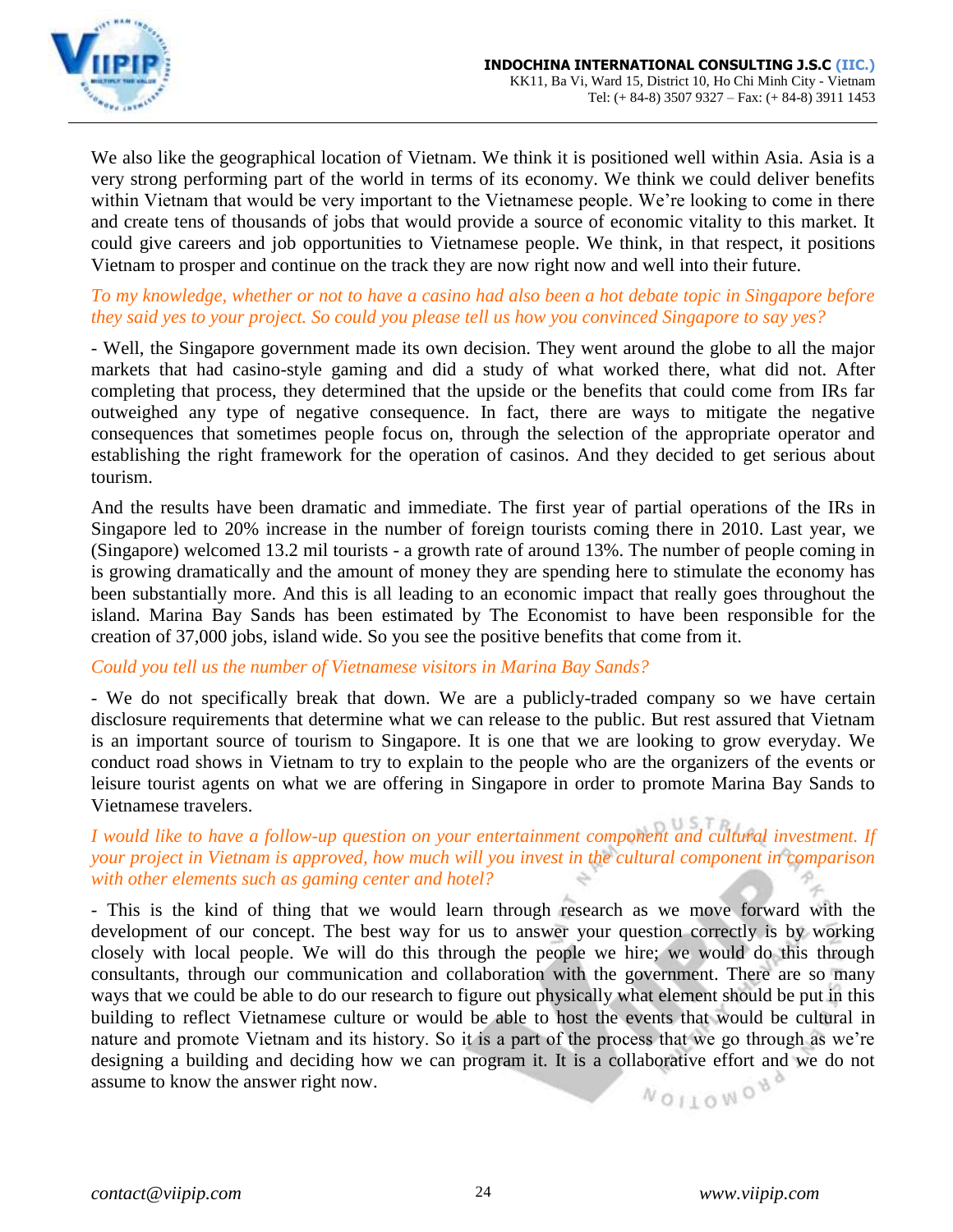

*How patient are you with your project in Vietnam? To make it specifically, if we assume that the Government does not approve it this year or next, will you be patient enough to wait for another two or three years? What is your roadmap or timeline for this project?*

- It is our belief that IRs designed and developed by Las Vegas Sands contribute immensely to the markets in which we operate. So our view is you can't do it too soon but you could not possibly do it too late. We do not put a precise timetable on this project because as I say, it does not depend on us, but it is the decision of the Vietnamese people and Vietnamese Government. What we are trying to do is to facilitate that process and to provide information on how our industry works, to explain how we manage responsible gaming issues, to show them our track record, to host them on our property. So they are informed about what we can do and what benefits we could bring to the local society and hopefully things could move along.

# *The Government still stands firm on banning local people from the casino. So if this decision does not change, will you still move forward with your project in Vietnam?*

- I think the objective of the Government should be to figure out what part of Vietnamese society should be allowed access to the casino and which part should not. Honestly, the way we look at the opportunity in Vietnam is that there is a segment of society that can afford to responsibly participate in gaming activities and therefore they should be allowed entrance to the casino. There are certain groups, because of the income that they make and certain circumstances that is not appropriate for them to participate in gaming activities, so they should not come in. We don't want them as our customers.

*I heard that you have already created the design for the HCMC project. What about Hanoi?*

- We haven't built any models yet. We have done some designs. We are exploring Hanoi right now to see where the most appropriate location for our project could be. It is the important first step because it could impact the design and the style of our project. So we are still in the process of doing our homework on that. Generically speaking, we are looking to create something that is not existed in Hanoi, something that is iconic for the city, something that could represent Hanoi as a landmark property.

*We are very impressed with your design for the HCMC project with the image of two sails in a ship. How you could be sure that it is could be the iconic image for HCMC and Vietnam?*

- We go out and find the world's best designers and architects and engineers. And we challenge them to create something that is new and different, something that is interesting and challenging and could draw attention and tourism. So we have a lot of creative minds working on this right now and I'm very confident that we could come up with something that is appropriate for both cities.

*(Source: The Saigon Times)*

### <span id="page-24-0"></span>**Rivers of fortune for Mekong's Ben Tre**

*Mekong Delta province Ben Tre is in the middle of a boom with agriculture and aquaculture the mainstays of this solid growth. Here, Ben Tre Provincial People's Committee chairman Nguyen Van Hieu tells about the innovative ways the province plans to maintain growth in 2012 and beyond.*

Ben Tre got a whole lot closer to Ho Chi Minh City when Rach Mieu Bridge opened in January 2009. *Could you tell us about Ben Tre's development in recent years?*

**[Back to top](#page-0-0)**

 $TT$  $\omega$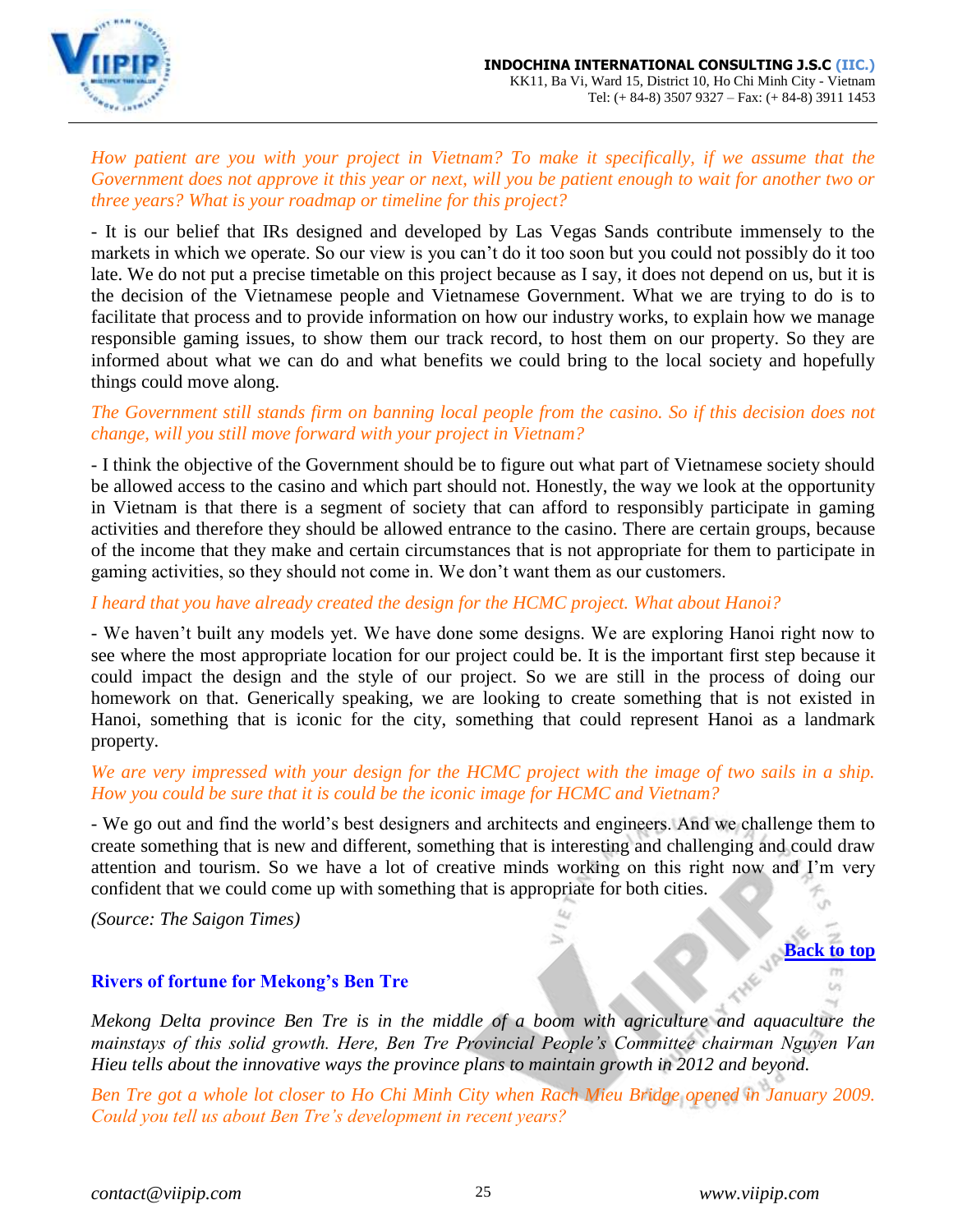

Ben Tre is one of 13 cities and provinces in the Mekong Delta. It covers 2,360 square kilometres, has a 65km coastline on the South China Sea and is contiguous to southern dynamic economic region. It is only two hours by car from the province to Tan Son Nhat international airport and around a 1.5-hour drive to Ho Chi Minh City along the Trung Luong-Ho Chi Minh City expressway.

In 2011, the first year of carrying out the ninth provincial Party Resolution, Ben Tre chalked up laudable achievements in diverse socio-economic aspects amid a dismal economic outlook both at home and abroad. The provincial gross domestic product (GDP) grew 8.47 %, GDP per capita income averaged VND23.7 mil (USD1,100) and exports hit a record USD364 mil.

In terms of the business environment, last year the province saw 288 firms coming into existence with over VND1.116 trillion (USD53.6 mil) in total chartered capital. During 2006-2010, the province attracted 1,262 businesses, including 27 foreign-invested enterprises (FIEs). This means an average of 252 businesses settled down in the province every year.

Now, Ben Tre is home to 2,528 businesses with more than VND6 trillion (USD288.4 mil) in total registered capital. This includes 34 FIEs with USD238.5 mil in total investment capital. The provincial competitiveness index ranking has been top 15 for four straight years. The province's excellent marine and farm-based economy and its fertile land, and strong agricultural material and young human resources are the province's comparative advantages.

From 2011 to 2015, Ben Tre will further capitalise on its potential and advantages to propel socioeconomic development. The province is striving for GDP growth of 13 % per year up to 2015 and an average GDP per capita income of VND36 mil (USD1,500) by that year. Similarly, export value will reach USD370 mil by 2015, growing 20 % per year and 115,000 provincial workers will have stable jobs.

# *What are Ben Tre's specific competitive advantages for investors?*

The agricultural and marine economies are the two pillars of the province's income-earning capacity. Ben Tre is home to around 32,000ha of farm and their food output is 320,000 tonnes annually. The province has formed specialty fruits growing areas in a step-by-step manner and these meet Vietnam's and global good agricultural practices like Vietgap and Globalgap. Its craft villages producing ornamental flower and bonsai trees are well known throughout the country.

The province is also the coconut kingdom with a 52,467ha area turning out 413 mil coconuts per year, a fruitful input material source for the processing industry. Ben Tre also accommodates nearly 9,000ha of cocoa with an annual output of 42,000 tonnes. Cocoa areas will rise to 15,000ha by 2015. Our semiprocessed cocoa beans have been exported to Europe.

Ben Tre is also strong in livestock breeding with over 600,000 heads of cattle and around five mil poultry. Thus, the province has great potential for food processing and provides a competitive market for cattle and poultry food producers.

With a 65km coastline and vast marine territory Ben Tre is highlighting the development of aquaculture, fishing logistic services and sea tourism. The aquaculture areas now amount to 42,000ha with production output reaching 300,000 tonnes per year.

Ben Tre features rivers and streams which facilitate waterway transport of agricultural and seafood products to other local and international destinations. In addition, its rich water-based ecosystem is beneficial for promoting green tours and farm tours, a unique tourism offering of the Mekong Delta which is hard to find elsewhere in Vietnam.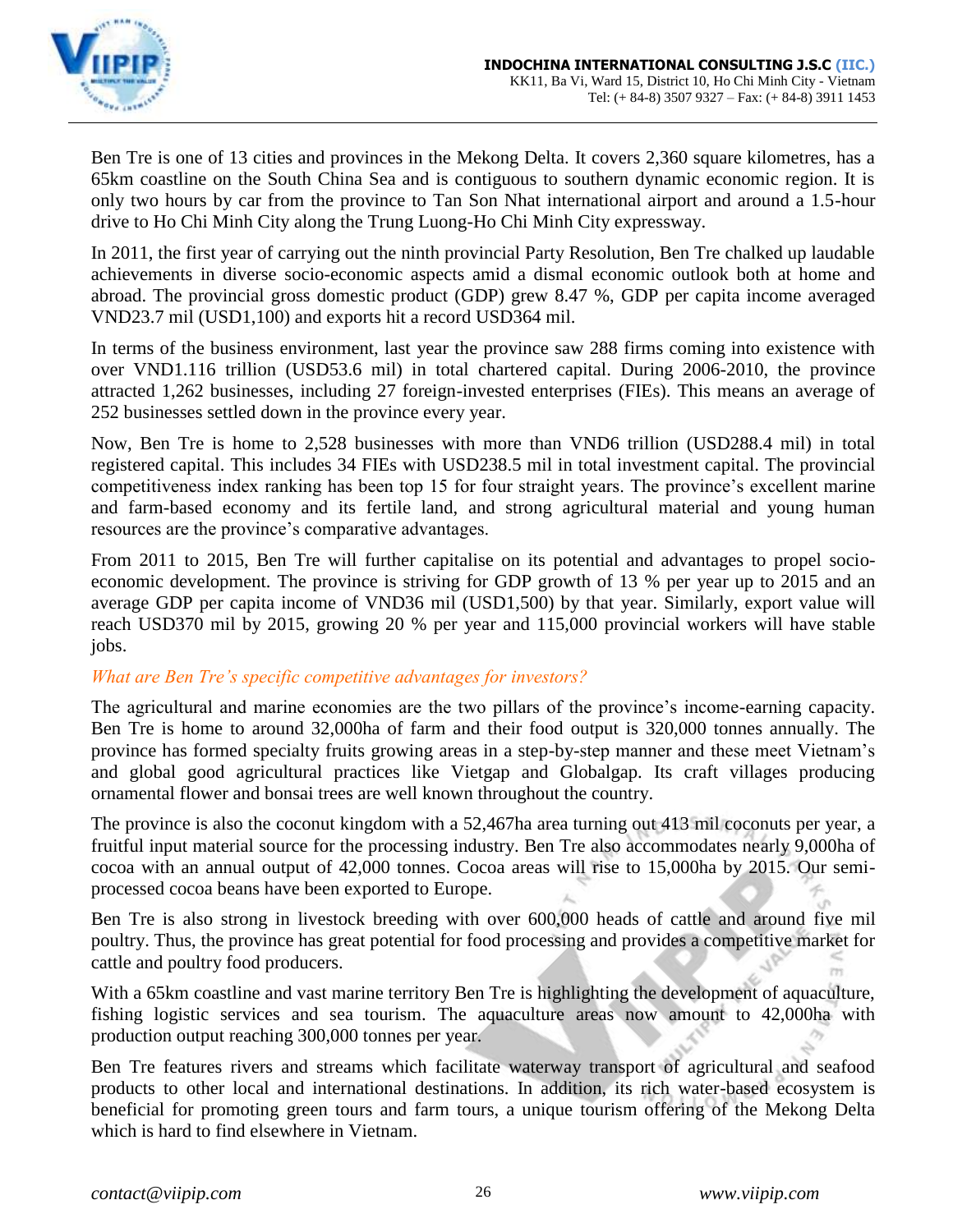

# *How could Ben Tre fully tap this abundant potential?*

Ben Tre now hosts two industrial zones – the first-phase 100ha plus Giao Long industrial zone (IZ) and the 72ha plus An Hiep IZ – which have attracted 14 foreign direct investment projects valued at USD184 mil and 10 domestic investment projects capitalised at VND2 trillion (USD96.1 mil). These two IZs generated VND3.3 trillion (USD158.6 mil) in total industrial production and over USD140 mil in export value in 2011 while providing jobs to 13,000 labourers. Now, 87.3 % of land at Giao Long IZ and 78.3 % at An Hiep IZ are occupied by tenants.

Hence, creating more clear land is essential to woo investors in the coming period. Parallel to expanding its two existing IZs, the province is calling for investment into building infrastructure for three new IZs and some industrial clusters covering a total 800ha. The provincial authorities have been consistent in creating an investment climate that benefits investors.

For instance, IZ infrastructure investors will be supported with land clearance and the costs of building housing for workers.

*(Source: VIR)*

### <span id="page-26-0"></span>**NEWS IN BRIEF**

### **A report recently released by Hong Kong-Shanghai Banking Corporation (HSBC) showed that Vietnam's economy would be more stable** as interest rates in Vietnam dong (VND) were following a downward trend. HSBC said that the Vietnamese Government's efforts to reduce demand seemed rather successful. In March, the prices of petrol and gas increased by 10 %, but the rate of inflation dropped to 14.2 % from 16.4 % in February. Judging from the current low level of domestic demand, HSBC forecast that inflation would continue to slow down this year, and the State Bank of Vietnam might reduce interest rates in VND by 1 % each quarter. HSBC predicted Vietnam's economic growth rate at about 5.7 % this year as domestic demand would drop to a level lower than expected.

**Almost 6,000 businesses were dissolved or temporarily stopped operating in Ho Chi Minh City in the first quarter of this year.** Of these, 930 already completed procedures for dissolving and more than 5,000 businesses announced a temporary suspension of operations. The HCM municipal People's Committee has instructed banks to reduce lending interest rates, and create favorable conditions for small-and medium-sized enterprises, particularly involved in import-export businesses to access loans from now until the end of this year, which are estimated at VND400,000 bil in total. IND

**The Vietnamese Embassy in the US held a meeting with the Vietnamese Business Association (VBA) to introduce Vietnam's current policies and its investment environment.** Ambassador to the US Nguyen Quoc Cuong praised the association's role in helping US businesses to invest in Vietnam and Vietnamese businesses to seek opportunities in the US. The VBA spoke highly of Vietnam's investment environment and encouraging policies for investors. They said political stability has helped investors do business successfully in Vietnam. However, there remain some obstacles, such as weak foreign currency management, poor infrastructure and some cumbersome procedures. Two years after its establishment, the VBA has 125 members across the US. t.

**Vietnam-Myanmar two-way trade is estimated to reach USD45 mil in the first three months of this year, increasing 17.8% from the same period of 2011,** according to the Myanmar's customs office. In details, Vietnam earned USD20 mil from exports to Myanmar, up 16.8% on year while it spent USD25 mil to import goods from Myanmar, up 18.6%. Vietnam's export staples to Myanmar include steel, garment and textile's accessories, mosquito nets, fertilizers, construction materials, electric equipment, tires, written stationeries, plastic roof tiles and plastic materials. Vietnam and Myanmar have gained positive progress in trade promotion recently.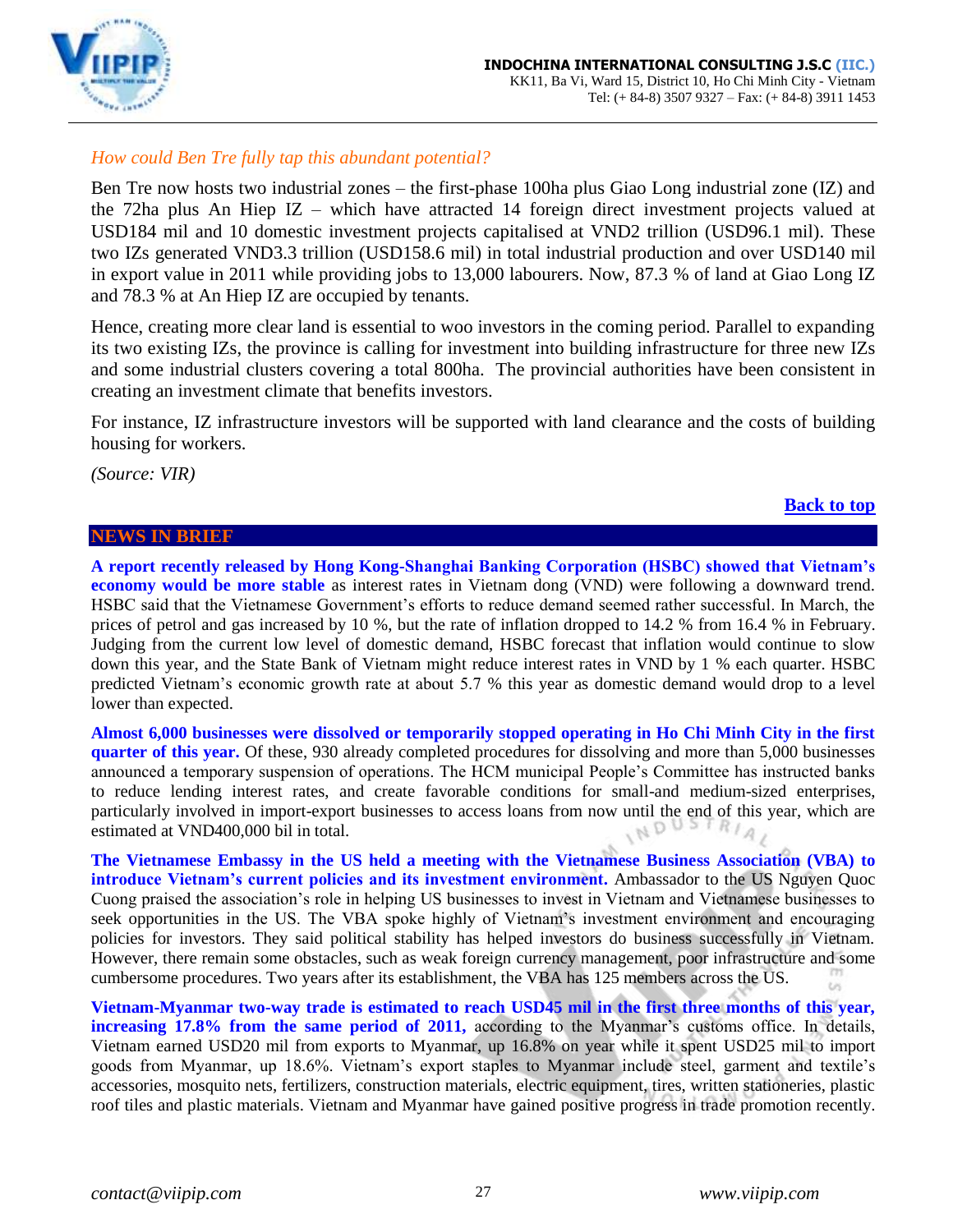

However, Vietnam's exports to the Myanmar still ranked the 12th level after Singapore, China, Indonesia, Japan, USA, Thailand, Korea, Malaysia, India, Saudi Arabia, Australia, the Vietnam Trade Office in Myanmar said.

**Thailand's leading developer of industrial park facilities Amata Corp, alongside fellow investors, plans to pump a massive USD20 bil into an integrated industrial estate in Long Thanh Commune,** Dong Nai Province. The Amata Express City will cover 1,300ha close to the new Long Thanh international airport in HCM City and Dong Nai River. The project would include a 760ha urban area next to the river, a 420ha high-tech industrial area and another 105ha urban site, said General Director of Amata Vietnam Huynh Ngoc Phien. With design complete, construction is scheduled to commence early next year, first phase development expected to finish by 2015.

**Deputy Prime Minister Hoang Trung Hai has asked the Ministry of Transport, Ba Ria-Vung Tau authorities, and PetroVietnam Group to hand over land for the project to build a large petrochemical complex in the province.** In his dispatch, Hai requested these agencies and the project investor to agree on the amount of funding for construction of resettlement areas and roads to Long Son industrial park. The Southern Petrochemical Complex has a total investment of nearly USD4 bil and a design capacity of more than three mil tons of products per year. It will be built on an area of 400 hectares inside Long Song industrial park, next to the Long Son oil refinery. Once operational, the complex is expected to meet 65 % of the country's demand for polyethylene and polypropylene and stabilize the supply of input materials for the petrochemical industry.

**Nearly 500 Vietnamese and Chinese businesses attended a forum on economic cooperation in Yunnan province on April 3.** The event, co-organized by the Vietnam Chamber of Commerce and Industry (VCCI) and the Yunnan provincial People's Committee, aimed to provide opportunities for businesses to build mutual trust and bring bilateral relations to a new height. At the forum, seven cooperation projects were signed in connection with purchasing 220,000 tons of coffee from Vietnam, building a coffee processing chain with an annual capacity of 5,000 tons, setting up a wood furniture company with an estimated capitalization of USD30 mil, and developing a scientific and technological base for production at a cost of USD12.77 mil.

**Domestic airlines have announced new local and international flight discounts for April.** National carrier Vietnam Airlines will cut 40 % off its two-way flights from HCM City to Ha Noi, Hai Phong, Da Nang and Phu Quoc Island. The reduced fares will apply to flights undertaken from April to the end of December. Meanwhile, Jetstar Pacific will apply cuts to flights purchased between April 1 and 5. One-way Ha Noi-Singapore flights will be priced at VND950,000 (USD45.2), HCM City-Kuala Lumpur flights at VND645,575 (USD30.7), Ha Noi-Manila flights at VND1,816 (USD86.5), HCM City-Jakarta flights at VND794,051 (USD37.8) and Ha Noi-Hong Kong flights at VND2,145,199 (USD102).

**Vietnam has become one of the top 10 countries in the world to build international standard jack-up drilling rigs.** A ceremony to transfer Tam Dao 3 rig to its owner, Vietsovpetro, was held on March 30 at the PetroVietnam Marine shipyard in southern Vung Tau City. With a 145m jacket, the rig is able to drill wells up to a depth of 6,100m. The Vietnam Shipping Registration Agency and the American Bureau of Shipping approved construction on the rig.

**The Ha Noi Stock Exchange is promptly working out specific plans to facilitate the development of Vietnam's bond market,** of which a variety of new systems to be installed in the first half of the year, according to leaders of the exchange. The exchange in May will allow new types transactions on treasury bonds. In June, they will likely launch electronic procurement, yield curve and bond index. Market members have asked the Ministry of Finance, the central bank and the State Securities Commission to come up with a road map for the development of the bond market through 2020, and come up with a legal framework that would guide the issuance of treasury bills, listings and trading, as well as the introduction of new products, such as futures and sales and re-purchase agreements.

**Vietnam Oil and Gas Group, or PetroVietnam, said Wednesday (4th April) that it has signed with SK Holdings an MoU** under which the South Korean firm may join PetroVietnam's energy projects. PetroVietnam said in a statement that it encourages SK Holdings to participate in the projects to develop coal-fired power plants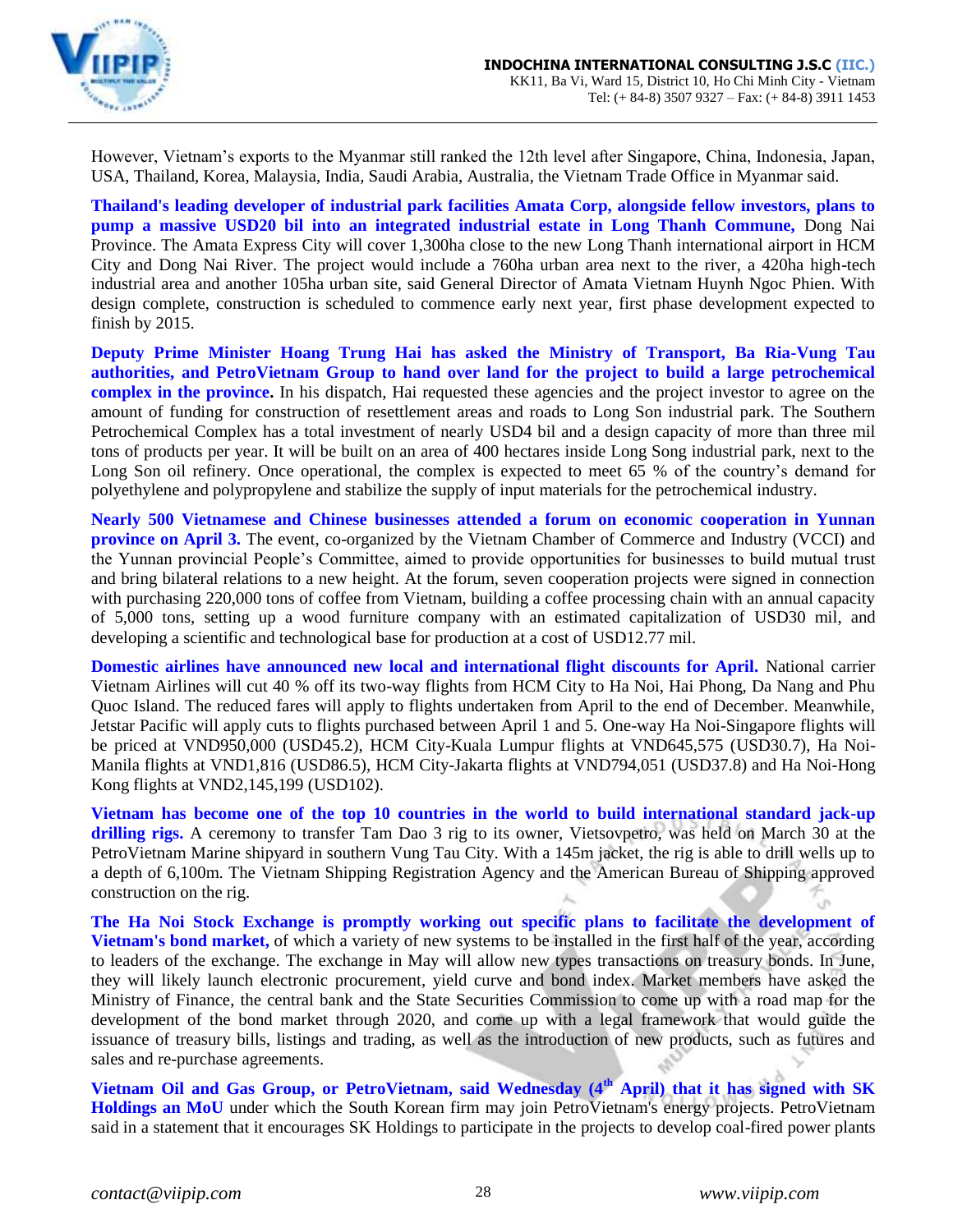

as well as oil exploration & production and oil processing, it said in a statement. The deal was signed in Seoul during Vietnamese Prime Minister Nguyen Tan Dung's visit to South Korea late March. PetroVietnam also signed a memorandum of understanding with Korea National Oil Corp. to expand the two companies' cooperation in oil exploration, production and storage, it added.

**Construction of a 30MW wind power plant started on April 3 at the Nhon Hoi Industrial Park in central Binh Dinh province.** Clean Energy JSC and CP Phuong Mai Wind Power JSC will invest a total of 1.2 trillion VND (60.25 mil USD) in Phuong Mai Wind Power Plant No 1. The plant, covering 143ha, will be located on Phuong Mai Peninsula where the IP is situated. Operating in an average wind speed of 12 meters per second, the 12-turbine plant will be able to generate 82 mil kWh per year. Investors in the plant have signed a contract to sell electricity to national power utility Electricity of Vietnam (EVN) for 1,600 VND per kWh. The plant will make a major contribution to the development of clean energy in Vietnam when it starts operations in the second quarter of 2012.

**Vietnam is estimated to have produced a total of 26 bil kwh electricity in the first quarter of this year,** making a year-on- year rise of 15.1%, the government's General Statistics Office (GSO) said on its website. In March alone, the country's electricity output is estimated at 9.6 bil kwh, up 17.9% on year, the data showed. Vietnam Electricity Group (EVN) targeted to increase produced and imported electricity amount to 120.7 bil kwh in 2012, up 10.9% from 2011.

**Vietnam's Ministry of Industry and Trade has called for suspension of a new environmental tax on plastic bags, saying the plastic industry is struggling with low sales due to higher prices.** The tax is not reasonable and has caused many difficulties for businesses, news website thesaigontimes.vn reported, citing a proposal sent to the Ministry of Finance. According to the trade ministry, the tax is confusing since there are various kinds of plastic bags and it is not clear which of them are subject to the tax. Under the the Law on Environmental Taxes, which came into effect in January, plastic bags are taxed at VND40,000 (USD1.92) per kilogram. The Vietnam Plastics Association has complained that prices of plastic bags have surged sharply due to the tax, causing sales to drop 35 % in January compared to a year earlier. Around 20 % of workers at its member companies lost jobs the same month, the association said.

**Vietnam will receive loans worth a combined USD1.6 bil from Japan to fund eight projects to develop its infrastructure and technology, the Finance Ministry said on Friday (31 March).** The loan agreements, signed by the ministry and the Japan International Cooperation Agency on Friday (31 March), brought Japan's fund commitment to Vietnam to around USD21 bil, the ministry said in a statement. The loans will fund Vietnam's development of Hoa Lac science and technology city and infrastructure projects including the expansion of Hanoi-based Noi Bai airport, National Road 3, Ho Chi Minh City railway, the statement said. Japan is now Vietnam's largest international donor, the ministry said. INDUSTRIAL

**The Japanese Sojitz Group plans to cooperate with its fellow food agency to buy Huong Thuy Trade, Services and Production Company and use its infrastructure to expand shares in Vietnam.** Sojitz which is currently holding 25.01 % of Huong Thuy's shares will buy an additional 25.99 % of shares while its fellow agency, Kokubu will purchase 19 % of shares. Accordingly, Sojitz will become the biggest shareholder of Huong Thuy and will turn it into Sojitz's subsidiary company. Sojitz plans to raise Huong Thuy's sales revenues from 4 bil yen in 2011 to 20 bil yen in 2016 and build a supply chain to Myanmar and Cambodia and then to the whole of Southeast Asia. Huong Thuy Company in Ho Chi Minh City is Vietnam's biggest food retailer which provides different kinds of foods and drinks for around 40,000 shops across the country.  $\omega$ 

**Members of the Vietnam Gas Association have agreed to lower the retail price of gas by up to VND46,000 (over USD2) for a 12kg cylinder for April.** Customers will be able to purchase 12kg gas cylinders for between VND405,000 to VND410,000 (about USD20), depending on the brand. Association members have been ordered to ensure the price reduction is passed onto consumers. The association said global gas prices had dropped by about USD160 per ton compared to early March because of falling demand after the colder than normal winter. In January, prices rose by VND126,000 (USD6) per 12 kg following global price rises. Meanwhile, the average cost of food has decreased 1.25 % against in March due to abundant supply, the General Statistics Office said.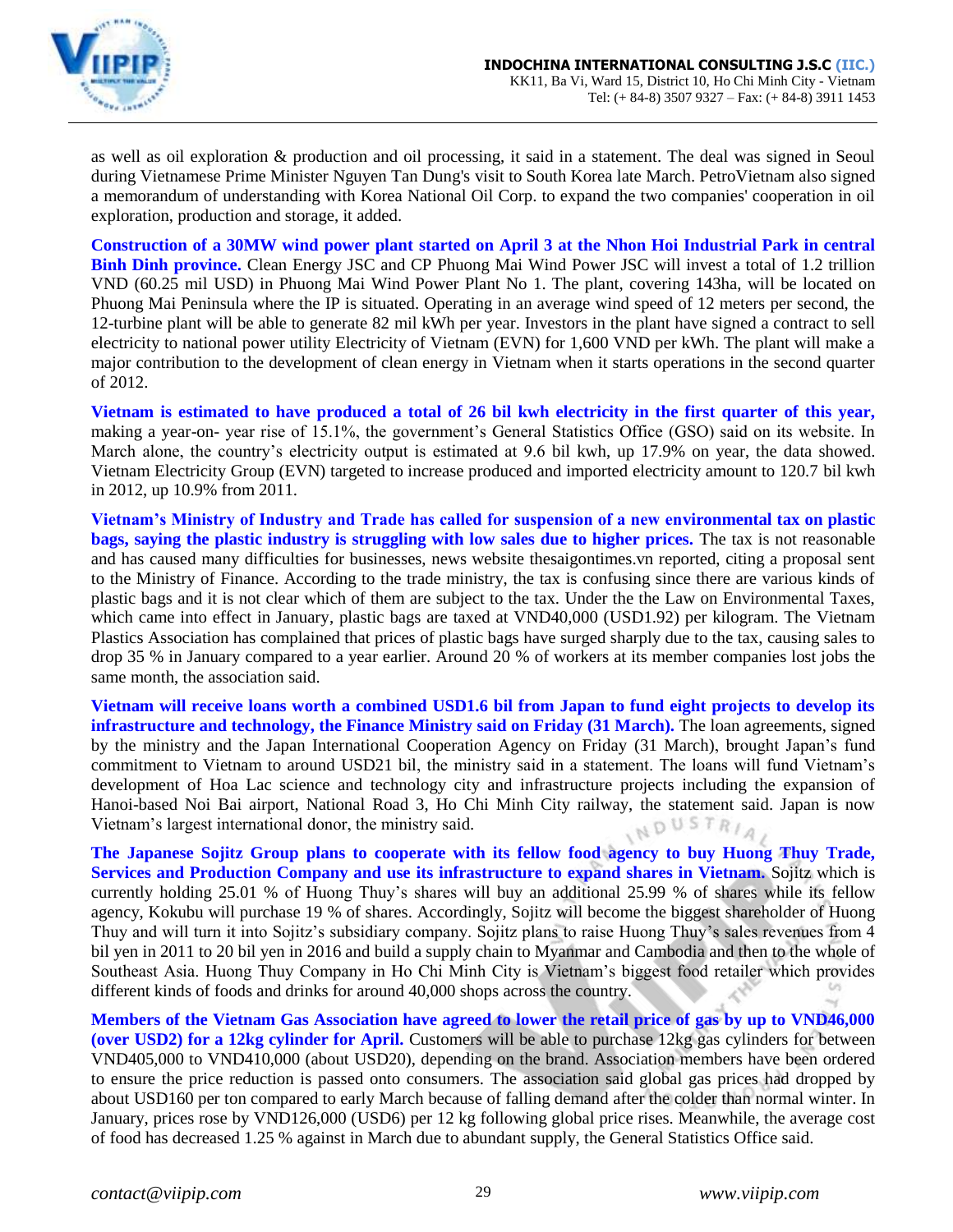

**Vietnam Report Co and online news VietnamNet will announce on April 10 the list of 500 companies with the fastest growth rate in Vietnam.** The FAST 500 list, drawn up for the second year, is based on the growth in total assets, profits, and number of employees. It aims to highlight effectively run companies who operated in a variety of fields across the whole country under the current difficult period.

**U.S. hedge fund Elliott Advisers LP has dropped a lawsuit against Vietnamese state shipbuilder Vinashin, according to a person familiar with the matter Monday (2<sup>nd</sup> April).** Elliott sued Vinashin in the British High Court in December for its investment in a USD600 mil syndicated loan that Vinashin defaulted on in December 2010. Vinashin initially offered repayment of 35 cents on the dollar to bondholders before Elliott filed that suit, according to a person familiar with the matter. Elliott was suing for par value of its debt along with unpaid interest and default interest, totaling USD13.2 mil, according to a filing made to the court seen by the Wall Street Journal.

**The PetroVietnam Group last year earned a record of over VND207 trillion (USD9.8 bil) from petroleum services, equal to 30.8 % of its total turnover.** The figure, which was 25 to 30 % higher than the set target, was released at a conference held in the southern Vung Tau City in late of March to review last year's petroleum services. This record turnover came during the first year of a five-year plan for the 2011-15 period, creating favorable conditions for the group to achieve higher results. As of the end of last year, PetroVietnam had built a system to provide petroleum services in several fields with a total asset value of VND140 trillion (USD6.7 bil).

**Saigon Beverage Co, or Tribeco (TRI), has vowed to protect the rights and interests of existing shareholders** as it delists from the HCM City Stock Exchange by making public offerings to internal shareholders. Nguyen Xuan Luan, a member of Tribeco's management board, said TRI would announce the result of the first such offering on April 20. If Tribeco opts to continue in the form of a joint stock company after delisting, it would list shares on the unlisted public company market (UPCoM), the company said.

**An Giang-based rice trader Angimex has filed to list 18.2 mil shares on the HCM City Stock Exchange.** Angimex posted a profit of VND70.4 bil (USD3.3 mil) last year but has estimated that this would decline to about VND54 bil (USD2.57 mil) this year. Angimex has charter capital of VND182 bil (USD8.6 mil), and the Nguyen Kim Investment and Development Co is the controlling shareholder, with a 50.3-per-cent stake, followed by the State Capital Investment Corporation, with nearly 28.2 %.

**Japanese group Coccolo is providing the Vietnamese company Hanel with the technology to produce the world's first third-generation lithium-ion batteries from magnesium extracted from sea water.** This was the most advanced technology in the field and it was being transferred solely to Vietnam, said Coccolo president Kazuyuki Toyosato at a recent signing ceremony in Tokyo. These rechargeable batteries manufactured by Hanel will be shipped to Japan. Magnesium batteries were environmentally-friendly and helped conserve energy while the ocean's magnesium reserves were virtually limitless, Yabe said. OUSTR

**The Global Finance Magazine recently awarded the prize of "Best Emerging Market Bank 2012 in Asia" to the Commercial and Technology Joint Stock Bank (Techcombank).** Last year, the bank posted a pre-tax profit of VND4.2 trillion (USD200 mil), up 53.2 % over the previous year. Its total assets increased by 20.4 %, reaching VND180.8 trillion (USD8.6 bil) by the end of 2011. Global Finance is an English-language monthly financial magazine based in New York. The magazine in financial globalization is distributed in 163 countries.

**The Cambodia - Vietnam Foods Company (Cavifoods) on March 30 opened a rice-milling plant in Phnom Penh** that is expected by May to have the largest capacity and best product quality of any milling plant in the country. When the plant opens its second production line in May, it will become fully operational, with a total capacity of 40,000 tons, according to Doan Anh Sang, Cavifoods chairman. Cavifoods has three shareholders, Vietnam's Cambodia Investment and Development Company (IDCC), Vietnam Southern Food 2 Corp (Vinafood2) and the local company Green Trade, which represents 33 %, 37 % and 30 %, respectively, of the nearly USD8 mil in charter capital.

**Bao Viet Holdings, which specializes in areas of insurance, banking and financial services, aims for a profit growth of 14 % this year.** The company, listed on HOSE as BVH, expects a 20 % increase in turnover this year, according to CEO Nguyen Thi Phuc Lam. The targets are subject to approval by its annual shareholder meeting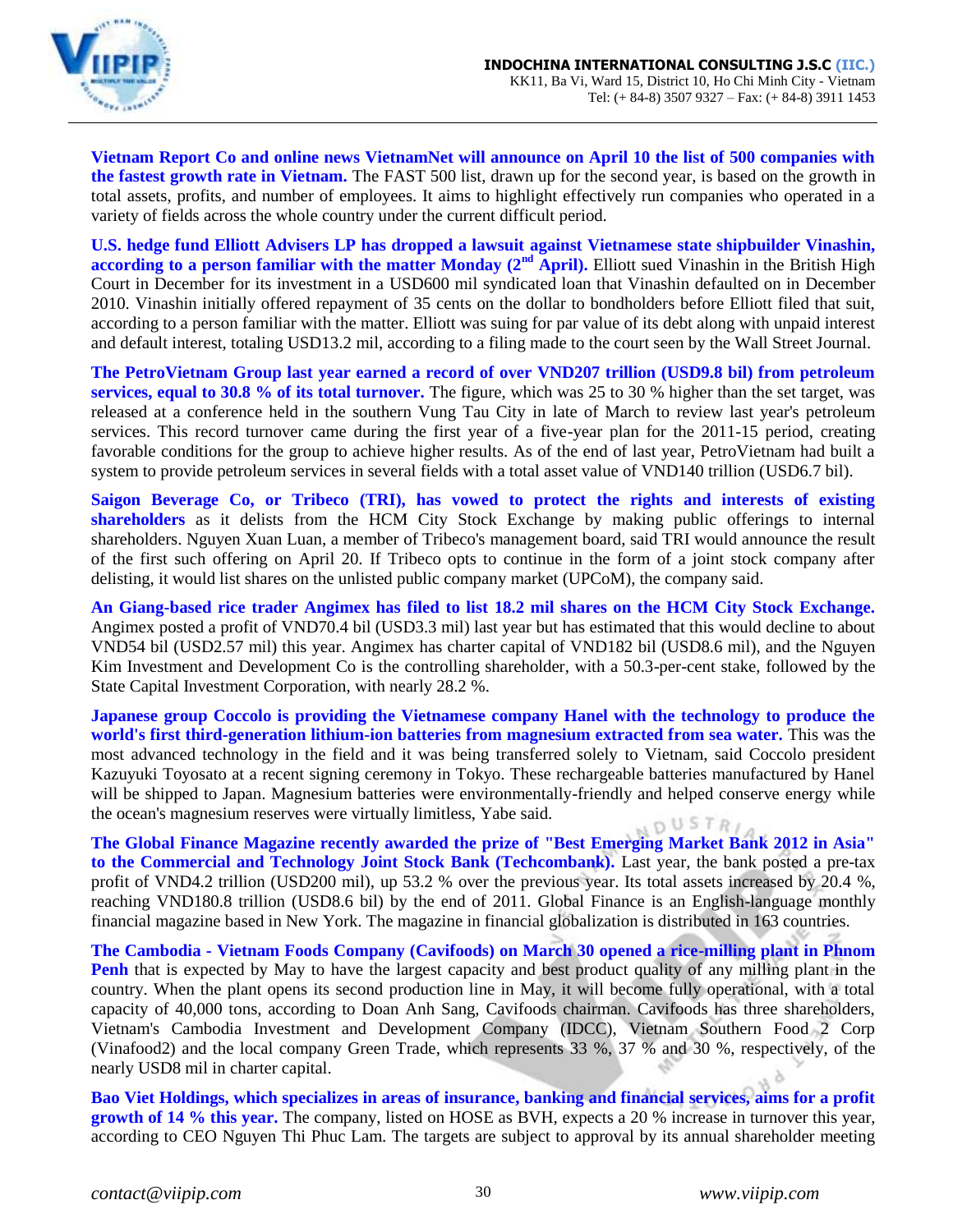

later this month. The group earned total pre-tax profits of VND1.521 trillion (USD72.5 mil) last year, more than 17 % over the previous year. Its revenues of VND14,872 bil (USD708 mil) marked a 15.32 % increase over 2010.

**Mechanics Construction and Foodstuff Co (MCF) has increased its charter capital from VND35 bil (USD1.6 mil) to VND80 bil (USD3.8 mil),** with Vinafood II holding a 60-per-cent stake in the company. MCF has targeted earnings this year of around VND700 bil (USD33.3 mil), a net profit of VND18.75 bil (USD892,850), and a dividend payout of 15.9 %.

**Vietnam and the US on March 28 started consultations on the second lawsuit over US anti-dumping taxation on Vietnamese export frozen shrimp,** after former's request to the WTO Dispute Settlement Body on February 20. The 60 day consultations focus on US compliance with the July 11, 2011 conclusion of the previous lawsuit, its moves in amending laws on calculating dumping margins and the US's implementation of procedures relating to anti-dumping on goods shipped from Vietnam. If the US accepts Vietnam's arguments, the disputes will be settled and the US must remove all unfavorable calculations on anti-dumping duties and regulations, or Vietnam will ask the WTO to form a panel to mediate the differences. In the first Vietnam-US lawsuit, the WTO concluded that US use of zeroing to calculate the common tax rates on Vietnamese frozen shrimp was inconsistent with WTO regulations.

**Vietnam's index of industrial production rose an estimated 6.5 % in March from the same month last year,** slowing from a surge of 22.1 % in March, the General Statistics Office said on Thursday. For the January-March period the index rose 4.1 % from the same period last year, the office said in a monthly report. In June 2011, the ministry-run General Statistics Office started using the IIP in place of a previous industrial output index that used 1994 prices as a base. It gave no value for industrial output.

**The Japanese Government will provide more than 136 bil yen in official development assistance (ODA) for Vietnam's socio-economic infrastructure development projects.** Minister of Planning and Investment Bui Quang Vinh and Japanese Ambassador to Vietnam Yasuaki Tanizaki signed an exchange note in Hanoi on March 30. At the signing ceremony, Vinh said Japan's ODA has actively contributed to Vietnam's stable economic growth, poverty reduction and environmental protection. For his part, Ambassador Yasuaki expressed his hope that Vietnam will use Japanese aid effectively.

**Viettel Corporation and Vietnam Posts and Telecommunications Group (VNPT) are waiting to be licensed to expand mobile network in Burma,** revealed Tran Bac Ha, Chair of Bank for Investment and Development of Vietnam (BIDV) at the bilateral investment meeting on the recent visit of Burma's president. Currently, Viettel has been doing business in five countries namely Laos, Cambodia, Mozambique, Haiti and Peru and is about to set foothold in another three and four nations. However, Burma would be its first ever overseas market should the license be granted. This military-run firm is of intention to either build its own infrastructure overseas or buy back that of existing enterprises and make further investment.

### <span id="page-30-0"></span>**COMING EVENTS**

### <span id="page-30-1"></span>**The Da Nang International Fireworks Competition 2012**

*On February 16th 2012, the Da Nang People's Committee held a Press conference and signed a sponsorship deal for the Da Nang International Fireworks Competition 2012 (DIFC 2012). At the ceremony, programs and supporting activities of the competition were named by the Da Nang People's Committee. At the same time, the signing procedures of the first sponsors were also carried out. The ceremony attracted representatives of departments, agencies, a number of enterprises, and over 50 Press agencies operating in the city of Da Nang.*NOILOWO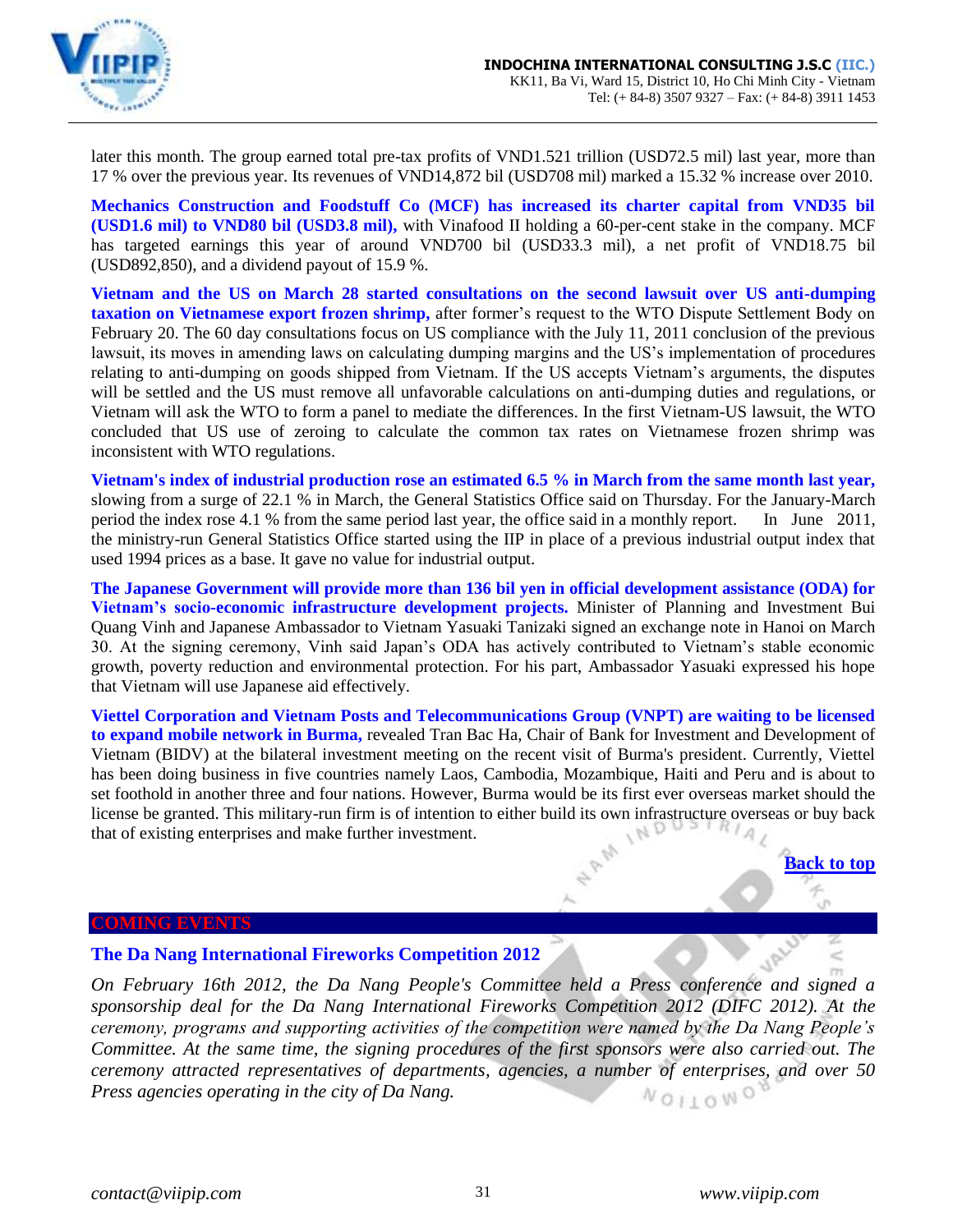

The Da Nang International Fireworks Competition has been held successfully for 4 years, 2008, 2009, 2010 and 2011 and has attracted the attention of thousands of tourists and mils of television viewers. This event has become one the special cultural events, not only for Da Nang City, but also for Vietnam. The DIFC is eagerly looked forward to by mils of residents and visitors annually.

In 2012, Da Nang is continuing to organize the 5th competition, (renamed The Da Nang International Fireworks Display), with the theme "Colors of Da Nang" on April 29th and 30th 2012 with the participation of international teams who were champions in previous years. These teams are: Canada (2008), China (2009), France (2010), Italy (2011) and team Da Nang - Vietnam. The scenic Han River will be the location of this spectacular and colorful fireworks display.

In addition to the fireworks, many other supporting activities will also take place such as: food exchange festivals, decorative lighting art, a decorated boat march, sea sports activities and music and fashion shows. These activities will certainly attract the attention of numerous people throughout the country as well as international tourists.

The organizational tasks such as professional preparation, mobilization of financing, investing in building facilities, equipment and technology including building an impressive fireworks team with their own style, has been facilitated by The Da Nang People's Committee.

The Da Nang City People's Committee has agreed to build alternative DIFC stands for 2012, which includes two areas: stands A, B at the main stage with a capacity of more than 9,000 seats and Zone C at the north of the stand A, B with a capacity of 16,000 seats. As expected, the DIFC 2012 Organization Board will issue about 16,000 tickets at Hanoi, Ho Chi Minh City and Da Nang. The ticket prices at C1, C2, and C3 is 300,000 VND, 250,000 VND and 200,000 VND / ticket / person / night respectively.

In addition, to meet the needs of viewing fireworks on tour boats, the Da Nang People's Committee has allowed the units to sell tickets on the cruise ships and tour boats to watch the fireworks. However, safety and security as well as quality of service and ticket prices that do not exceed 300,000 VND / ticket / person / night must be guaranteed.

The limits for funding for DIFC 2012 remains at 3 bil or more for Diamond Sponsors.

As of 17:00 on February 15th 2012, there are 24 companies that have registered to fund DIFC 2012 with a total funding value is 27.596 bil, of which 20.75 bil are cash and products and 6.846 bil are for services including airline tickets, hotel rooms, communications, insurance and other products and services.

*For more information, please contact:*

# **1. DIFC 2012 Organization Board: Office of People's Committee of Da Nang City**

- Address: 42 Bach Dang Street, Hai Chau District, Da Nang
- Phone: (84 511) 3812340 Fax: (84 511) 3825321
- Person in charge: Hoang Son Tra Deputy Head of Society Culture Dept.
- Tel: 0936 331 339 Email: trahs@danang.gov.vn

# **2. Communication unit, sponsor mobilizing for the program: Viet Art JSC**

- Address: 62 Nguyen Thi Minh Khai Street, Hai Chau District, Da Nang

- Phone: (84 511) 3840780 Fax: (84 511) 3840782
-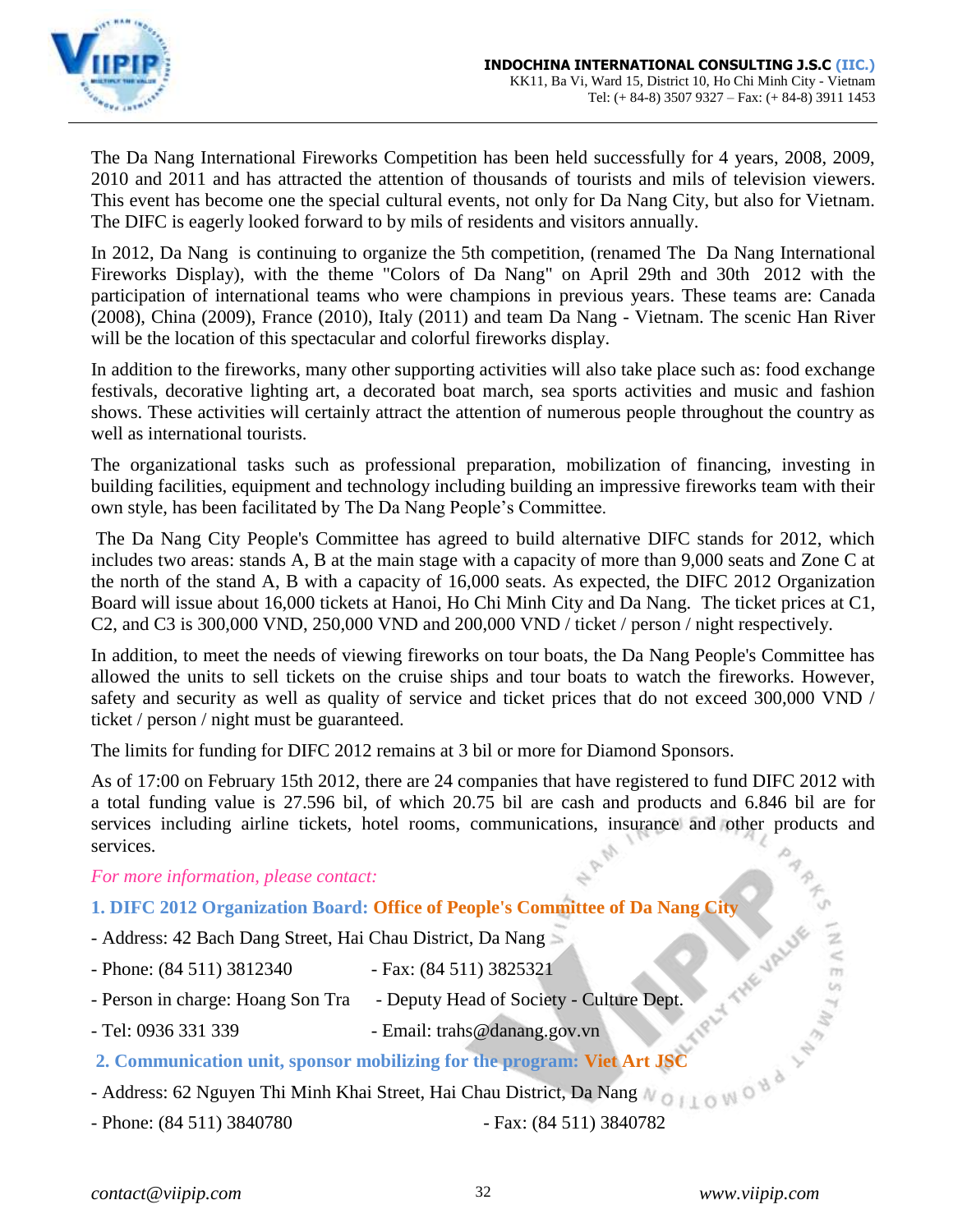

- Person in charge: Le Tan Trung Ba – Director - Tel: 0903 320 177 - Email: [baltt@vietart.vn](mailto:baltt@vietart.vn) *(Source: http://fireworks.danang.vn)*

**[Back to top](#page-0-0)**

# <span id="page-32-0"></span>**Cosmobeaute Vietnam**

*Venue:* Saigon Exhibition & Convention Center (SECC)

*Country:* Ho Chi Minh City, Vietnam *Industry: Cosmetics*

*Start Date:* 19 Apr 2012 *End date:* 21 Apr 2012

# *Event profile*

Cosmobeaute Vietnam is the biggest Beauty Trade Show and the only Business to Business (B2B) Trade Exhibition in Vietnam was held its 4rd edition from 21 - 23 April 2011 at the Saigon Exhibition and Convention Center (SECC). This event attracted 122 exhibiting companies, 208 brands and more than 8000 visitors both local and international, including Beauty and Hair Salon Owners, Beauticians, Distributors, Beauty Salon/Spa Investors.

### *Exhibitor's profile*

Perfumery, Cosmetic and personal Hygiene; Natural Health Products, Health Food & Beverages; Dietary Supplements; Professional Care Products, Equipments & Solutions for Beauty Salon; Salon Furnishing Spa & Wellness Facilities; Packaging & Processing Equipments; Contract Manufacturing & Private label (OEM/ODM); Raw Materials; Medical Aesthetic Products & Equipments; Product Developement & Design.

### **[Back to top](#page-0-0)**

# <span id="page-32-1"></span>**Paper Chem Tech Vietnam**

*Venue:* Saigon Exhibition & Convention Center (SECC)

*Country:* Ho Chi Minh City, Vietnam *Industry: Paper*

*Start Date:* 19 Apr 2012 *End date:* 21 Apr 2012

INDUSTRIA

# *Event profile*

*Paper Chem Tech Vietnam* will see participations from top business houses from the sectors of paper, chemicals as well as technologies. Being part of this show, the exhibitors will get a wonderful opportunity to display all their goods and services. This event will also help the foreign companies to understand the market of Vietnam and also the international companies can form collaborations with the national companies for forming efficient business network for gaining wider market access.

*Paper Chem Tech Vietnam* will be attended by large number of attendees who will get to see huge number of products from the related sectors under one roof. Starting from products and equipments to converting machinery, from packaging and photo paper to carbonless papers, this event will have everything catering to the needs of customers from all over Asia.

### *Exhibitor's profile*

The exhibits will include Bristol card, Carbonless paper, Converted papers, Coated art paper and board, Duplex board Envelopes , Newsprint , Packaging paper, Photo paper, Uncoated paper, Waste paper,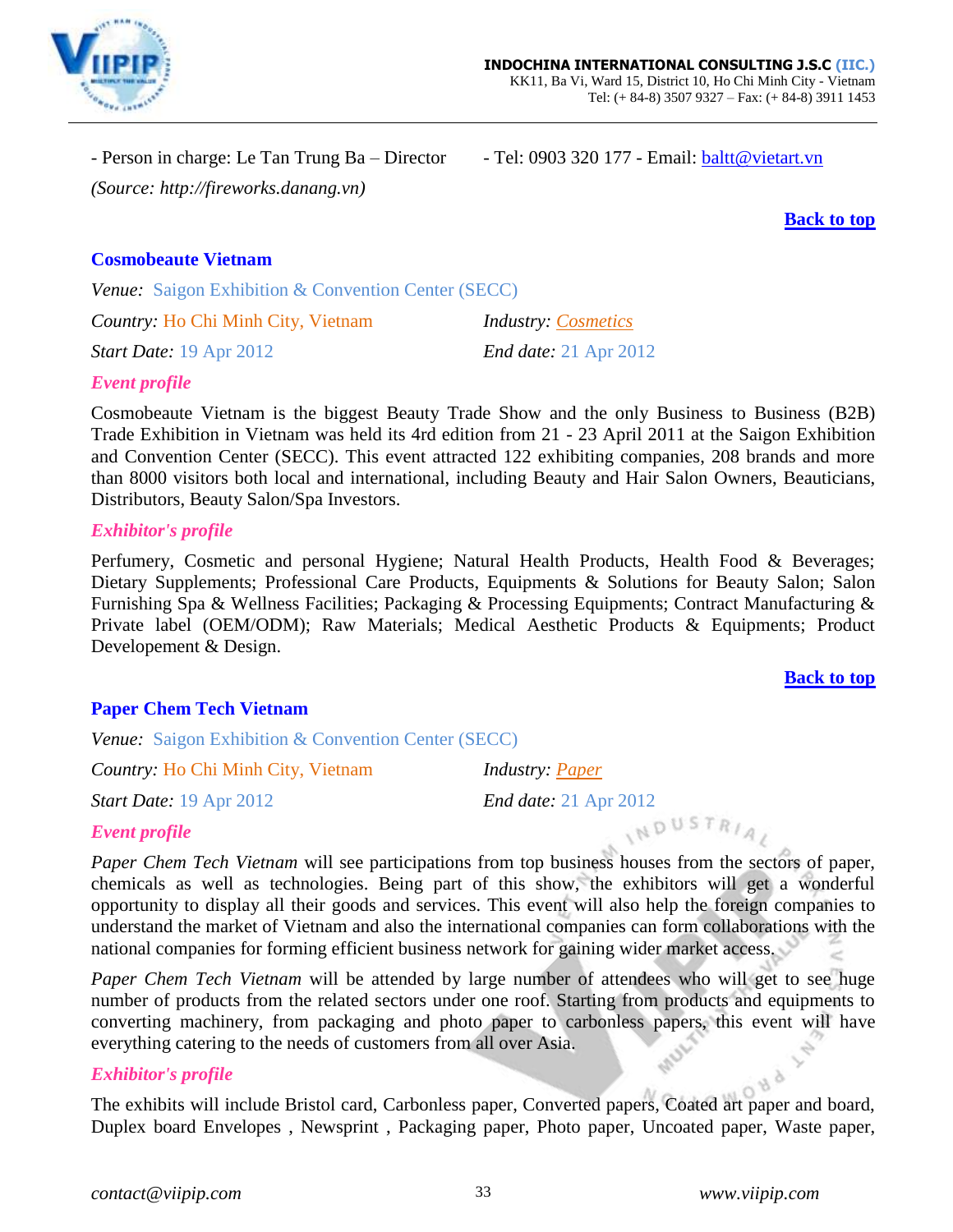

Wraping paper. Exhibits will also come from fields like MACHINERY and the products will include Paper Mill Machinery, Converting Machinery, Printing Machinery. Products will also come from RAW MATERIAL field and the items will include Waste paper, Pulp and Fiber, Minerals and Pigments, and Specialty Chemicals.